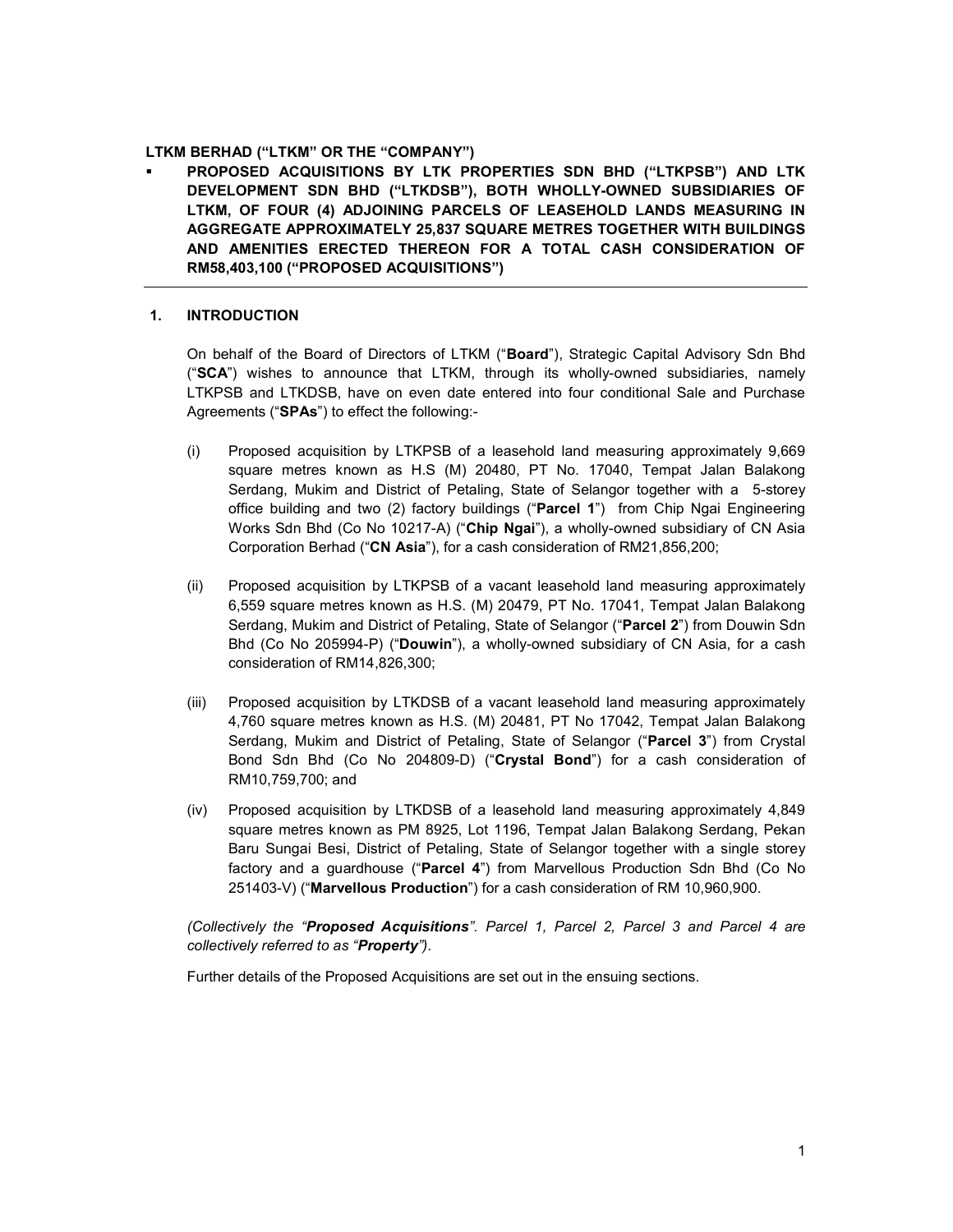## 2. DETAILS OF THE PROPOSED ACQUISITIONS

LTKM, via its wholly-owned subsidiaries, namely LTKPSB and LTKDSB, has entered into the following SPAs:

- (a) SPA dated 13 June 2016 between LTKPSB and Chip Ngai for the purchase by LTKPSB of Parcel 1 from Chip Ngai for a cash consideration of RM21,856,200 ("SPA 1"). Pursuant to SPA 1, LTKPSB shall rent Parcel 1 to Chip Ngai for a tenure up to 36 months from the date of completion of SPA 1 for a monthly rental of RM22,000;
- (b) SPA dated 13 June 2016 between LTKPSB and Douwin for the purchase by LTKPSB of Parcel 2 from Douwin, for a cash consideration of RM14,826,300 ("SPA 2"). Pursuant to SPA 2, LTKPSB shall rent Parcel 2 to Douwin for a tenure up to 36 months from the date of completion of SPA 2 for a monthly rental of RM8,000;
- (c) SPA dated 13 June 2016 between LTKDSB and Crystal Bond for the purchase by LTKDSB of Parcel 3 from Crystal Bond, for a cash consideration of RM10,759,700 ("SPA  $3")$ ;
- (d) SPA dated 13 June 2016 between LTKDSB and Marvellous Production for the purchase by LTKDSB of Parcel 4 from Marvellous Production, for a cash consideration of RM10,960,900 ("SPA 4");

The total cash consideration for the Proposed Acquisitions amount to RM58,403,100 ("Total Consideration").

### 2.1 Source of funding

The Total Consideration shall be fully funded by LTKM and its subsidiaries ("LTKM Group") via internally generated funds and/or bank borrowings. The exact mix of the internally generated funds and bank borrowings will be decided by the management at a later stage after taking into consideration the gearing level, interest costs as well as the internal cash requirements for the business operations of the LTKM Group.

# 2.2 Information on the Property

The Property and comprises of four parcels of adjoining lands measuring a total of approximately 25,837 square metres or 6.385 acres, currently occupied by CN Asia, with a postal address of Lot 7907, Batu 11, Jalan Balakong, 43300 Seri Kembangan, Selangor. The buildings and amenities erected on the Property are one 5-storey office building, three (3) single-storey factories, a guardhouse and an open yard.

The Property is located in the heart of Balakong township in Selangor, between the Kajang and Cheras townships. The properties are less than 1.3 kilometres away from the main interchange of Kajang Dispersal Link Expressway (or SILK) and Sungei Besi Highway where it provides easy and immediate access and links from Kuala Lumpur to Cheras, to Kajang and its vicinities namely Seri Kembangan, Bandar Sungai Long, Bandar Mahkota Cheras and Batu 11 Cheras. The link connectivity ie KL-Seremban Highway to Sungai Besi Highway, to SILK and to Cheras-Kajang Highway, was made possible by the well-planned transport infrastructure put in place over the years as local growth become imminent.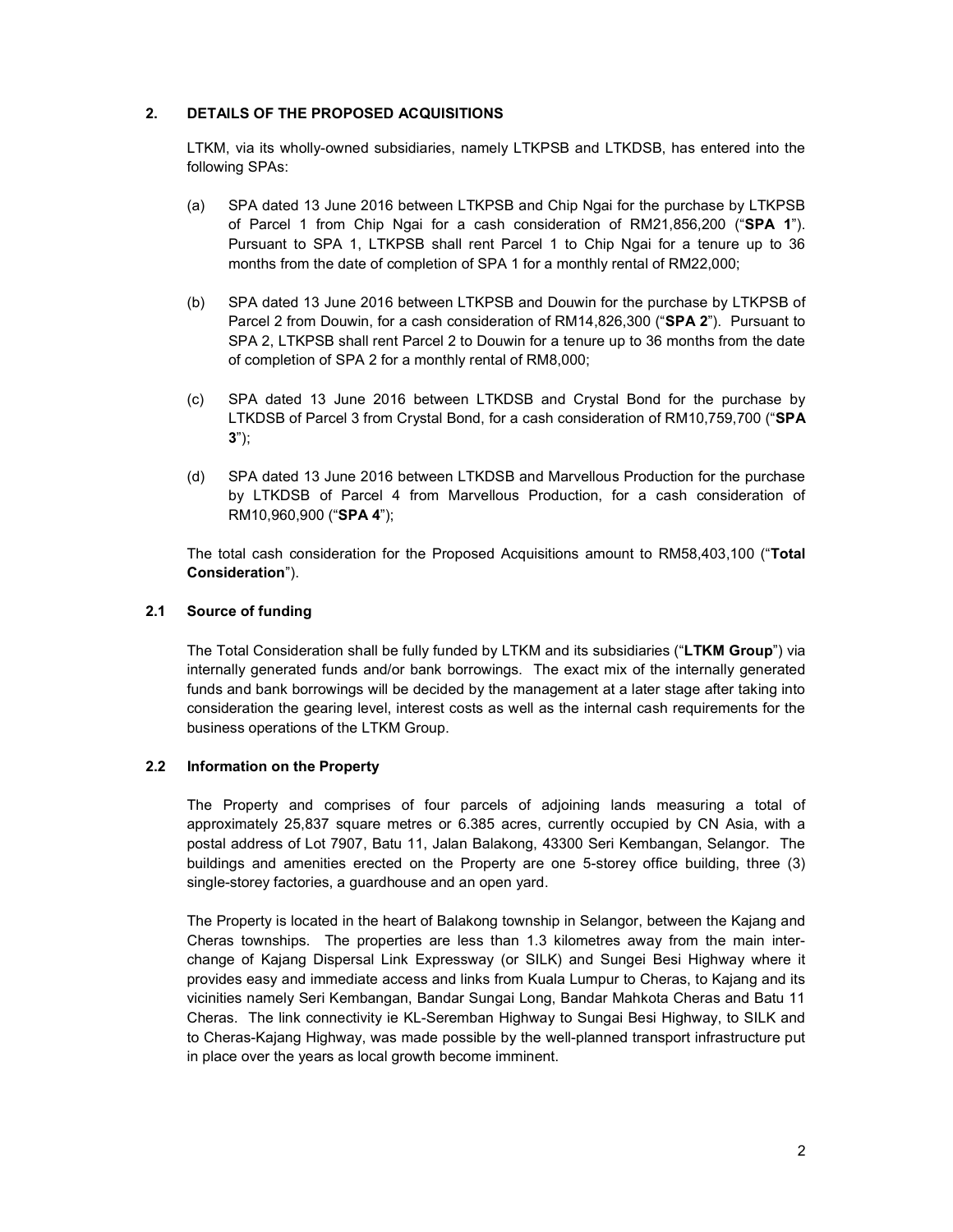|                                             | Parcel 1                                                                                                                                                                                                   | Parcel <sub>2</sub>                                                                                                          | Parcel <sub>3</sub>                                                                                                          | Parcel 4                                                                                                                            |  |  |
|---------------------------------------------|------------------------------------------------------------------------------------------------------------------------------------------------------------------------------------------------------------|------------------------------------------------------------------------------------------------------------------------------|------------------------------------------------------------------------------------------------------------------------------|-------------------------------------------------------------------------------------------------------------------------------------|--|--|
| Title details                               | H.S (M) 20480, PT<br>No. 17040, Tempat<br>Jalan Balakong<br>Serdang, Mukim and<br>District of Petaling,<br>State of Selangor                                                                               | H.S. (M) 20479, PT<br>No 17041, Tempat<br>Jalan Balakong<br>Serdang, Mukim and<br>District of Petaling,<br>State of Selangor | H.S. (M) 20481, PT<br>No 17042, Tempat<br>Jalan Balakong<br>Serdang, Mukim and<br>District of Petaling,<br>State of Selangor | PM 8925, Lot 1196,<br>Tempat Jalan<br>Balakong Serdang,<br>Pekan Baru Sungai<br>Besi, District of<br>Petaling, State of<br>Selangor |  |  |
| Registered<br>proprietor                    | Chip Ngai                                                                                                                                                                                                  | Douwin                                                                                                                       | <b>Crystal Bond</b>                                                                                                          | Marvellous<br>Production                                                                                                            |  |  |
| Category of land<br>use                     | Industrial                                                                                                                                                                                                 | Industrial                                                                                                                   | Industrial                                                                                                                   | Industrial                                                                                                                          |  |  |
| Existing use                                | A 5-storey office<br>building and two (2)<br>single-storey factory<br>buildings                                                                                                                            | Vacant land used as<br>an open storage yard                                                                                  | Vacant                                                                                                                       | A single-storey<br>factory building                                                                                                 |  |  |
| Tenure /<br>Approximate age<br>of buildings | 99 years lease<br>expiring on 11<br>October 2091 / 22<br>years                                                                                                                                             | 99 years lease<br>expiring on 11<br>October 2091 / -                                                                         | 99 years lease<br>expiring on 11<br>October 2091 / 22<br>years                                                               | 99 years lease<br>expiring on 11<br>October 2091 / -                                                                                |  |  |
| Land area/ Build-<br>up area                | 9,669 square metres /<br>72,200 square feet                                                                                                                                                                | 6,559 square metres<br>$\prime$ -                                                                                            | 4,760 square metres<br>/ -                                                                                                   | 4,849 square metres /<br>20,800 square feet                                                                                         |  |  |
| Encumbrances                                | Charged to Public<br><b>Bank Berhad</b>                                                                                                                                                                    | Charged to Public<br><b>Bank Berhad</b>                                                                                      | Nil                                                                                                                          | Charged to CIMB<br><b>Bank Berhad</b>                                                                                               |  |  |
| Restriction-in-<br>interest                 | "Tanah yang diberi milik ini tidak boleh dipindah milik, dipajak atau digadai melainkan dengan<br>kebenaran Pihak Berkuasa Negeri"                                                                         |                                                                                                                              |                                                                                                                              |                                                                                                                                     |  |  |
| <b>Express</b><br>conditions                | "і.                                                                                                                                                                                                        | Tanah yang diberimilik ini hendaklah semata-mata digunakan untuk Perusahaan Ringan.                                          |                                                                                                                              |                                                                                                                                     |  |  |
|                                             | ii.<br>Pemilik hendaklah mengadakan kebersihan dan mengawal kekotoran-kekotoran udara<br>daripada asap-asap, debu-debu, bau-bau, bahan kimia dan sebagainya yang boleh<br>mengancam kesihatan orang ramai. |                                                                                                                              |                                                                                                                              |                                                                                                                                     |  |  |
|                                             | iii.<br>Pemilik tidak dibenarkan membuang atau menyalorkan bahan minyak, sampah-sampah<br>sarap, debu-debu, hampas-hampas, bahan-bahan ubat-ubatan yang mengandongi bahan                                  |                                                                                                                              |                                                                                                                              |                                                                                                                                     |  |  |

### Details of the Property are summarised below:

kimia serta beracun yang boleh mengancam kesihatan dan sebagainya kedalam sungai atau parit-parit.

iv. Pemilik hendaklah membuat kerja-kerja mencegah nyamok.

v. Pemilik hendaklah menetapkan sekurang-kurangnya 50% daripada pekerja-pekerja yang diambil menjalankan perusahaan ini mestilah orang-orang Bumiputra.

vi. Pemilik hendaklah mematuhi kehendak-kehendak Akta Kualiti Alam Sekeliling 1974 (Environmental Quality Act 1974).

vii. Pelan-pelan bangunan hendaklah diluluskan oleh Pihak Berkuasa Tempatan."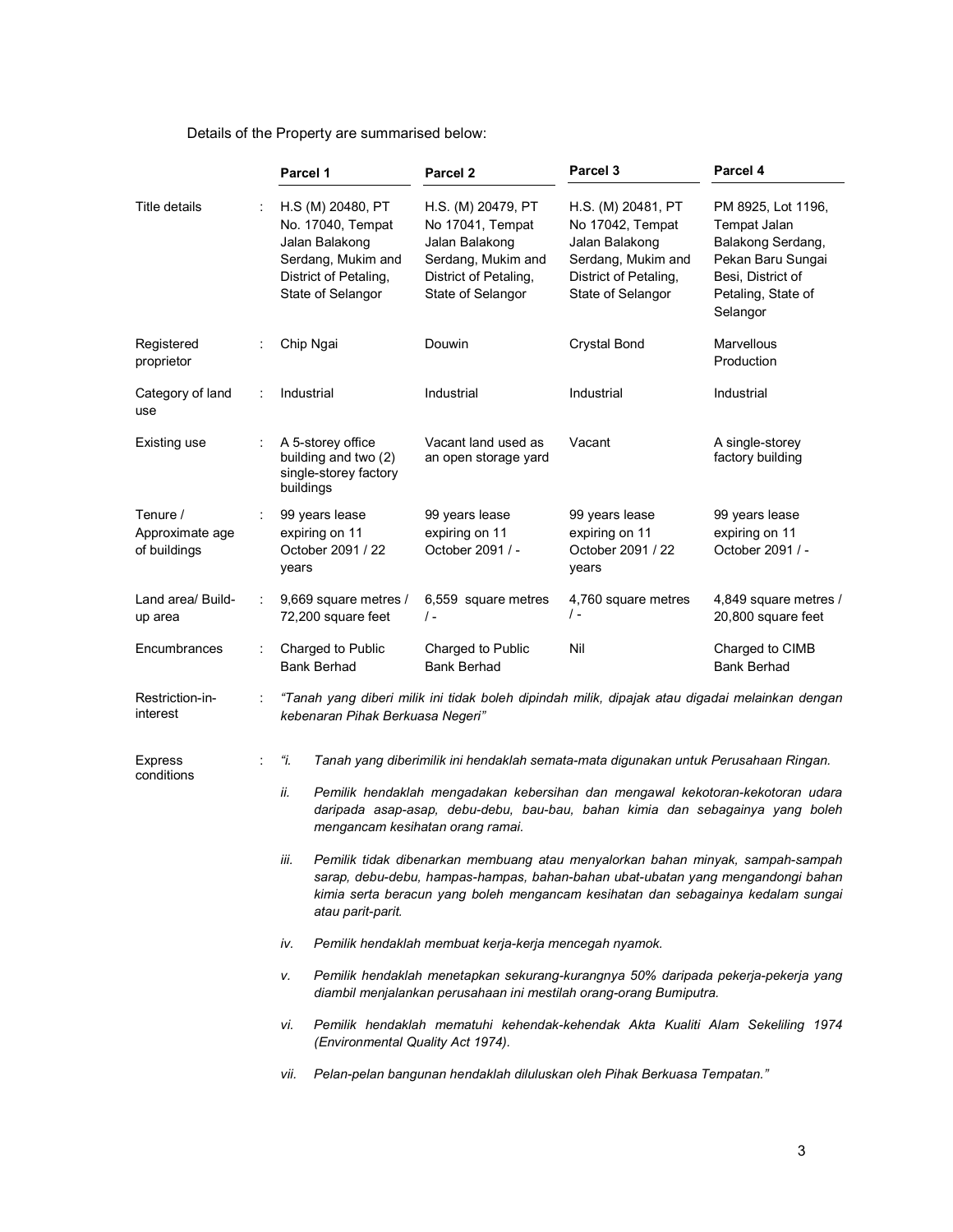### 2.3 Information on the purchasers

# 2.3.1 LTKPSB

LTKPSB was incorporated in Malaysia under the Companies Act, 1965 ("Act") on 28 January 2000. The authorised share capital of LTKPSB is RM400,000 comprising 400,000 ordinary shares of RM1.00 each ("LTKPSB Shares") and the total issued and paid up share capital is RM100,000 comprising 100,000 LTKPSB Shares. Its principal activity is investment property holding.

As at the date of this announcement, the directors of LTKPSB are Datuk Tan Kok and Datin Lim Hooi Tin. LTKPSB is a wholly-owned subsidiary of LTKM.

# 2.3.2 LTKDSB

LTKDSB was incorporated in Malaysia under the Act on 27 August 2001. The authorised share capital of LTKDSB is RM500,000 comprising 500,000 ordinary shares of RM1.00 each all of which are issued and paid up. Its principal activities are property development activities.

As at the date of this announcement, the directors of LTKDSB are Datuk Tan Kok, Datin Lim Hooi Tin and Tan Yee Hou. LTKDSB is a wholly-owned subsidiary of LTKM.

### 2.4 Information on the vendors

### 2.4.1 Information on Chip Ngai

Chip Ngai was incorporated in Malaysia under the Act on 5 December 1970. The authorised share capital of Chip Ngai is RM25,000,000 comprising 25,000,000 ordinary shares of RM1.00 each ("Chip Ngai Shares") and the total issued and paid up share capital is RM4,597,940 comprising 4,597,940 Chip Ngai Shares. Its principal activities are manufacturing of tanks and related products, and provision of specialised engineering and fabrication works.

As at the date of this announcement, the directors of Chip Ngai are Ho Cheng San, Angeline Chan Kit Fong and Ariffin bin Khalid. Chip Ngai is a wholly-owned subsidiary of CN Asia.

### Information on CN Asia

CN Asia was incorporated in Malaysia under the Act on 23 August 1996. The authorised share capital of CN Asia is RM50,000,000 comprising 50,000,000 ordinary shares of RM1.00 each ("CN Asia Shares") and the total issued and paid up share capital is RM45,382,500 comprising of 45,382,500 CN Asia Shares.

On 29 May 2015, CN Asia had announced that it has triggered Paragraph 2.1(e) of the Practice Note 17 of the MMLR.

CN Asia is principally engaged in investment holding and providing management services, whilst the principal activities of its subsidiaries include the manufacturing, repairing and renting of transportable containers for hazardous chemicals and those carried out by Chip Ngai.

As at the date of this announcement, the directors of CN Asia are Dato' Hilmi bin Mohd Noor, Ho Cheng San, Ir. Lee Lam, Chong Ying Choy and Roy Ho Yew Kee. As at 31 March 2016, the substantial shareholders of CN Asia are Ho Cheng San (35.46% direct shareholdings), Charles Ross Mckinnon (9.21%) and CN Asia Engineering Sdn Bhd (5.77%) (Source: Annual Report 2015 of CN Asia).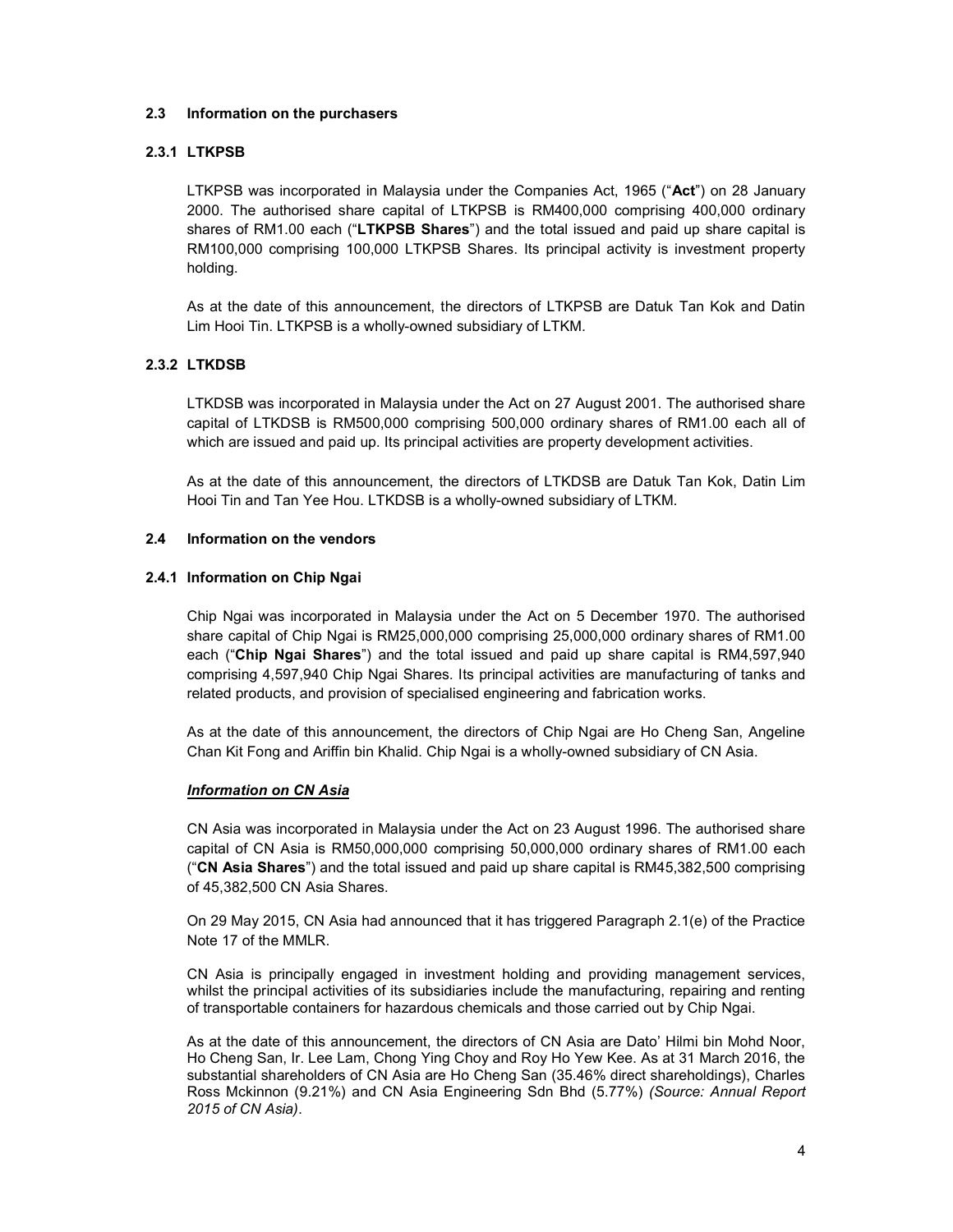### 2.4.2 Information on Douwin

Douwin was incorporated in Malaysia under the Act on 10 October 1990. The authorised share capital of Douwin is RM25,000 comprising 25,000 ordinary shares of RM1.00 each ("Douwin Shares") and the total issued and paid up share capital is RM1,000 comprising 1,000 Douwin Shares. Its principal activities is investment property holding.

As at the date of this announcement, the directors of Douwin are Ho Cheng San, Angeline Chan Kit Fong and Ariffin bin Khalid. Chip Ngai is a wholly-owned subsidiary of CN Asia.

### 2.4.3 Information on Crystal Bond

Crystal Bond was incorporated in Malaysia under the Act on 25 September 1990. The authorised share capital of Crystal Bond is RM25,000 comprising 25,000 ordinary shares of RM1.00 each ("Crystal Shares") and the total issued and paid up share capital is RM1,000 comprising 1,000 Crystal Shares. Its principal activities are [investment property holding].

As at the date of this announcement, the directors of Crystal Bond are Ho Cheng San and Angeline Chan Kit Fong. The shareholders of Crystal Bond are Ho Cheng San (99.9%%) and Angeline Chan Kit Fong (0.1%).

### 2.4.4 Information on Marvellous Production

Marvellous Production was incorporated in Malaysia under the Act on 21 October 1992. The authorised share capital of Marvellous Production is RM5,000,000 comprising 5,000,000 ordinary shares of RM1.00 each ("Marvellous Shares") and the total issued and paid up share capital is RM2,300,000 comprising 2,300,000 Marvellous Shares. Its principal activities is investment property holding.

As at the date of this announcement, the directors of Marvellous Production are Ho Cheng San and Angeline Chan Kit Fong. The shareholders of Marvellous Production are Ho Cheng San (90%) and Angeline Chan Kit Fong (10%).

# 2.5 Basis of arriving on the purchase consideration

The Total Consideration was arrived at based on a "willing-buyer willing-seller" basis after taking into consideration the following:-

- (i) the strategic location of the Property which is situated in a growth area that provides investment and development potential in the foreseeable future; and
- (ii) the market values of the Property totalling RM58,410,000 as summarised below:

|                           | Parcel 1                    | Parcel 2                    | Parcel <sub>3</sub>         | Parcel 4                    |
|---------------------------|-----------------------------|-----------------------------|-----------------------------|-----------------------------|
| Market value              | RM21,860,000 <sup>(1)</sup> | RM14,830,000 <sup>(1)</sup> | RM10,760,000 <sup>(1)</sup> | RM10,960,000 <sup>(1)</sup> |
| Date of valuation         | 7 June 2016                 | 7 June 2016                 | 7 June 2016                 | 7 June 2016                 |
| Method of valuation       | <b>Comparison Method</b>    | <b>Comparison Method</b>    | <b>Comparison Method</b>    | <b>Comparison Method</b>    |
| Purchase<br>consideration | RM21,856,200                | RM14,826,300                | RM10,759,700                | RM10,960,900                |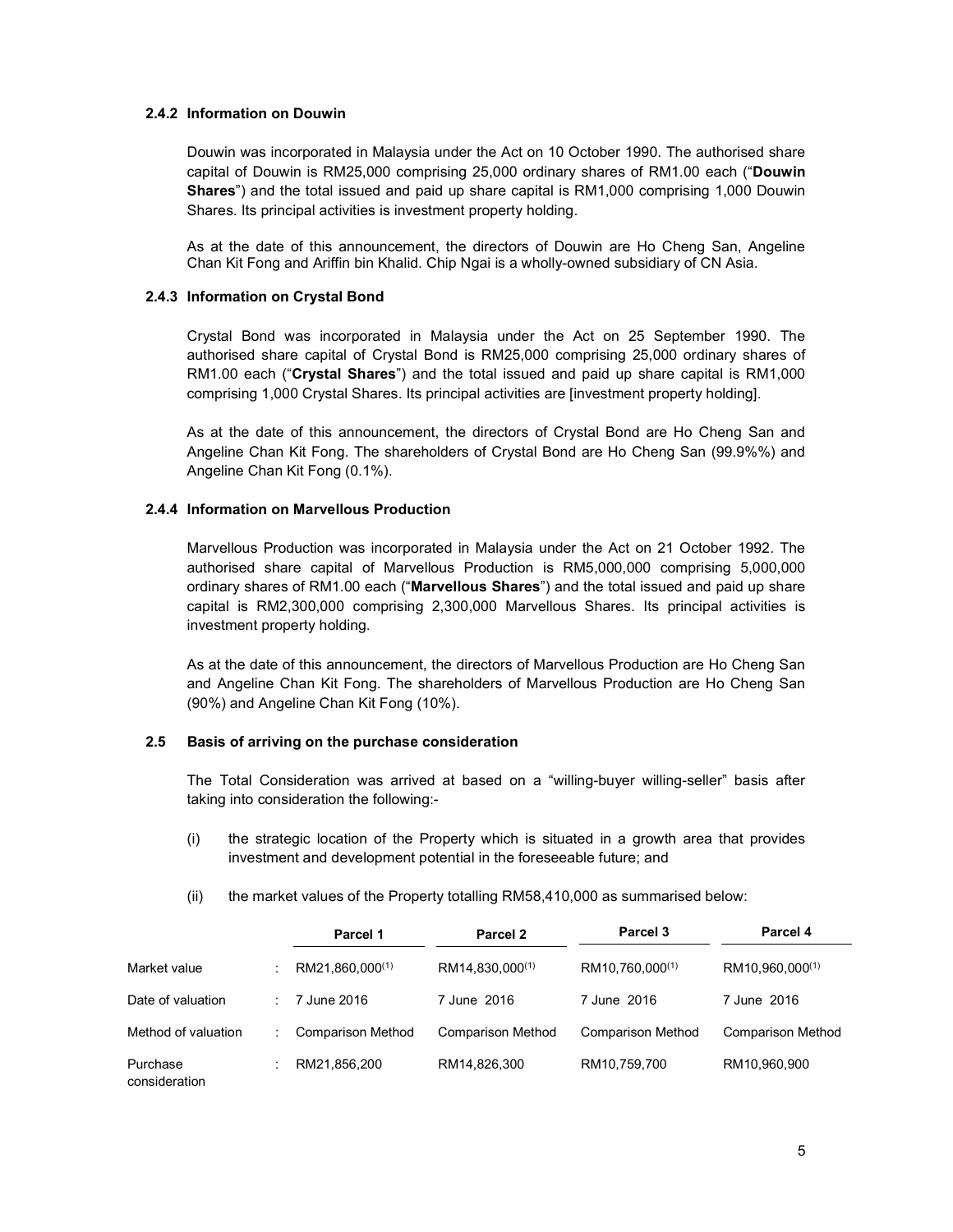|                | Parcel 1                                                 | Parcel 2         | Parcel 3      | Parcel 4      |
|----------------|----------------------------------------------------------|------------------|---------------|---------------|
| Net book value | RM11.099.625 as at RM2.410.560 as at<br>31 December 2015 | 31 December 2015 | Not available | Not available |

Note:

(1) Extracted from the valuation certificates dated 8 June 2016 prepared by Henry Butcher Malaysia Sdn Bhd ("Valuer")

#### 2.6 Salient terms of the SPAs

### 2.6.1 SPA 1

The salient terms of SPA 1 are as follows:

### (a) The SPA

The sale and purchase of the Parcel 1 is with legal possession and free from all encumbrances but subject to the restrictions in interest (if any) and conditions now or presently expressed or implied on the register document of title at the total purchase price of a sum of RM21,856,200 ("Purchase Price 1").

#### (b) Conditions precedent

- (i) SPA 1 is conditional upon the following conditions being fulfilled within 3 months from its date , or such further period as will be mutually agreed by both parties ("Conditional Period 1"):
	- (a) Chip Ngai having obtained the letter of consent to transfer Parcel 1 in favour of LTKPSB from the relevant State Authority;
	- (b) Chip Ngai obtaining the approvals from the shareholders of CN Asia; and
	- (c) LTKPSB obtaining its approvals from the shareholders of LTKM.
- (ii) SPA 1 shall only become unconditional on the date where all the Conditions Precedent have been fulfilled ("Unconditional Date 1").

#### (c) Payment of the purchase price

The Purchase Price 1 shall be paid by LTKPSB in the following manner:

- (a) Upon the execution of SPA 1, LTKPSB shall pay a sum of RM2,185,620 which is 10% of the Purchase Price 1 being a security deposit for LTKPSB's performance of its obligation pursuant to SPA 1 ("Deposit Sum 1") in the following manner:
	- (i) RM655,686 being three per cent (3%) of the Purchase Price 1 for the purpose of the Real Property Gains Tax chargeable in respect of Parcel 1 in accordance with Section 21B of the Real Property Gains Tax Act 1976 to LTKPSB's Solicitors ("Retention Sum"); and
	- (ii) RM1,529,934 being seven per cent (7%) of the Purchase Price 1 to Chip Ngai's solicitors as stakeholders to be released (together with the interest accrued thereon) to Chip Ngai upon the Unconditional Date 1,

the Deposit Sum 1 shall in the event of the completion of the sale and purchase herein form part payment towards the Purchase Price 1.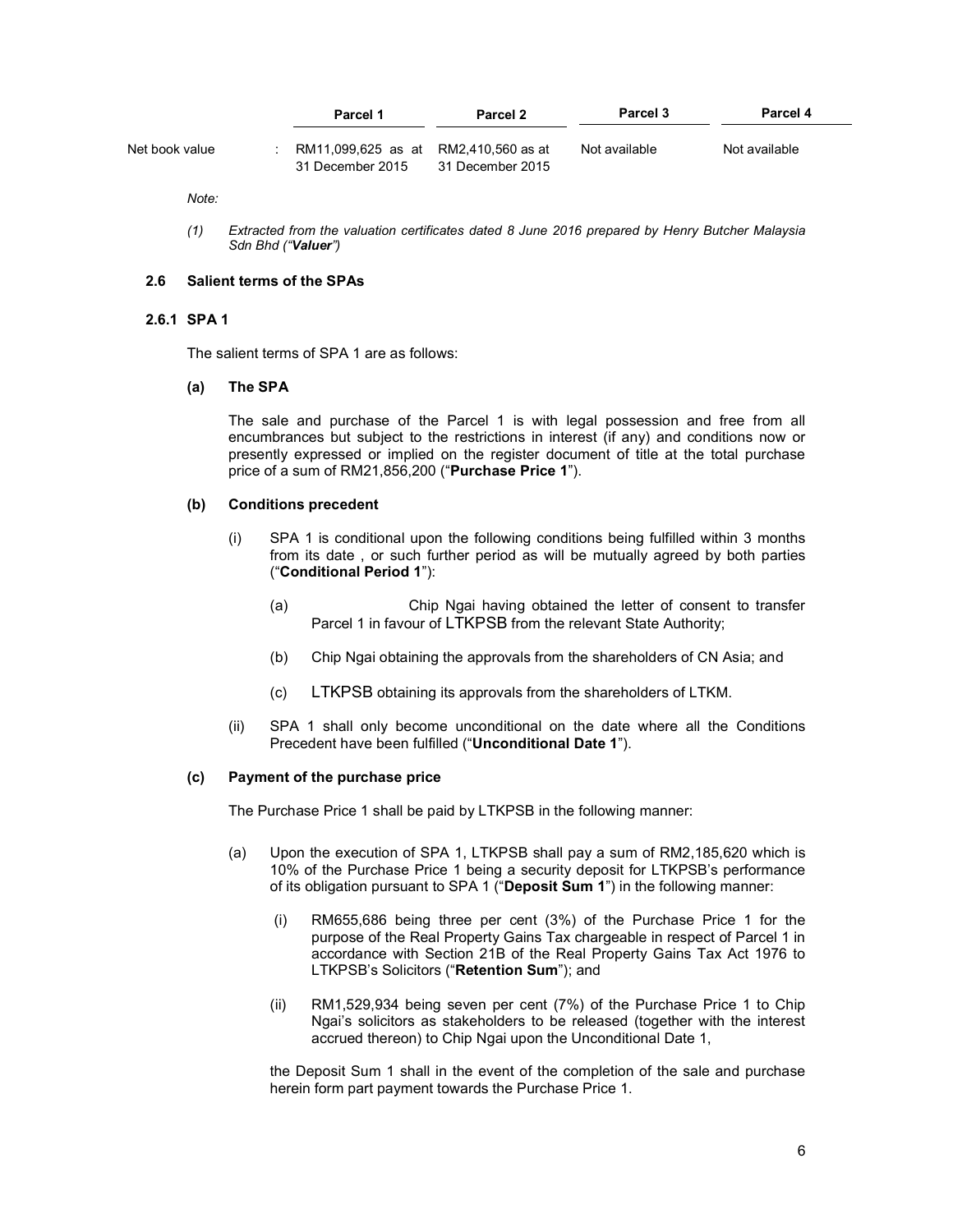- (b) Within three (3) months from the Unconditional Date 1 ("Completion Period 1"), LTKPSB shall pay the total balance sum of RM19,670,580, being 90% of the Purchase Price 1 ("Balance Purchase Price 1") by way of banker's cheque in favour of Chip Ngai to be deposited with Chip Ngai's solicitors as stakeholders save and except where the portion of the Balance Purchase Price 1 is to be utilised to redeem Parcel 1 from the chargee.
- (c) In the event that LTKPSB is unable to pay the Balance Purchase Price 1 within the Completion Period for any reason, Chip Ngai shall grant to LTKPSB an extension of two (2) months from the date of expiry of the Completion Period 1 ("Extended Completion Period 1") to pay the outstanding balance with interest calculated at the rate of 8% per annum on a daily basis.

### (d) Default by LTKPSB

 In the event that LTKPSB fails refuses or neglects to pay the Balance Purchase Price under SPA 1, Chip Ngai shall be entitled to terminate SPA 1 by a notice in writing and Deposit Sum 1 (together with interest accrued thereon) shall be forfeited to Chip Ngai absolutely as agreed liquidated damages in accordance with the provisions of SPA 1. Thereafter SPA 1 shall be treated as null and void and cease to have any further effect on either parties.

### (e) Default by Chip Ngai

 In the event that Chip Ngai fails neglects or refuses to complete the sale and purchase of the Parcel 1 or commits fundamental breach under SPA 1, LTKPSB shall be entitled to as follows:

- (i) the remedy of specific performance against Chip Ngai; or
- (ii) to terminate SPA 1 and in which event Chip Ngai shall pay to LTKPSB a sum equivalent to the Deposit Sum 1 as agreed liquidated damages in accordance with the provisions of SPA 1. Thereafter SPA 1 shall be treated as null and void and cease to have any further effect on either parties.

# (f) Conditional upon SPA 2

- (i) The completion of SPA 1 is subject to the completion of SPA 2.
- (ii) In the event of a termination or non-completion of the SPA 2 due to Douwin's default or completion of the SPA 2 does not take place for any reasons due to Douwin's default, LTKPSB shall be entitled to either:
	- (a) terminate SPA 1 and in which event Chip Ngai shall pay to LTKPSB a sum equivalent to the Deposit Sum 1 as agreed liquidated damages and pay for all the cost and expense to re-transfer Parcel 1 to Chip Ngai if the transfer of Parcel 1 has been registered in favour of LTKPSB; or
	- (b) continue with SPA 1.
- (iii) In the event of a termination or non-completion of SPA 2 where there is no default, wilful neglect, omission or blameworthy conduct on the part of the parties hereto, then either party shall be entitled to terminate SPA 1 by written notice in accordance with the provisions of the SPA 1. Thereafter SPA 1 shall be treated as null and void and cease to have any further effect on either parties.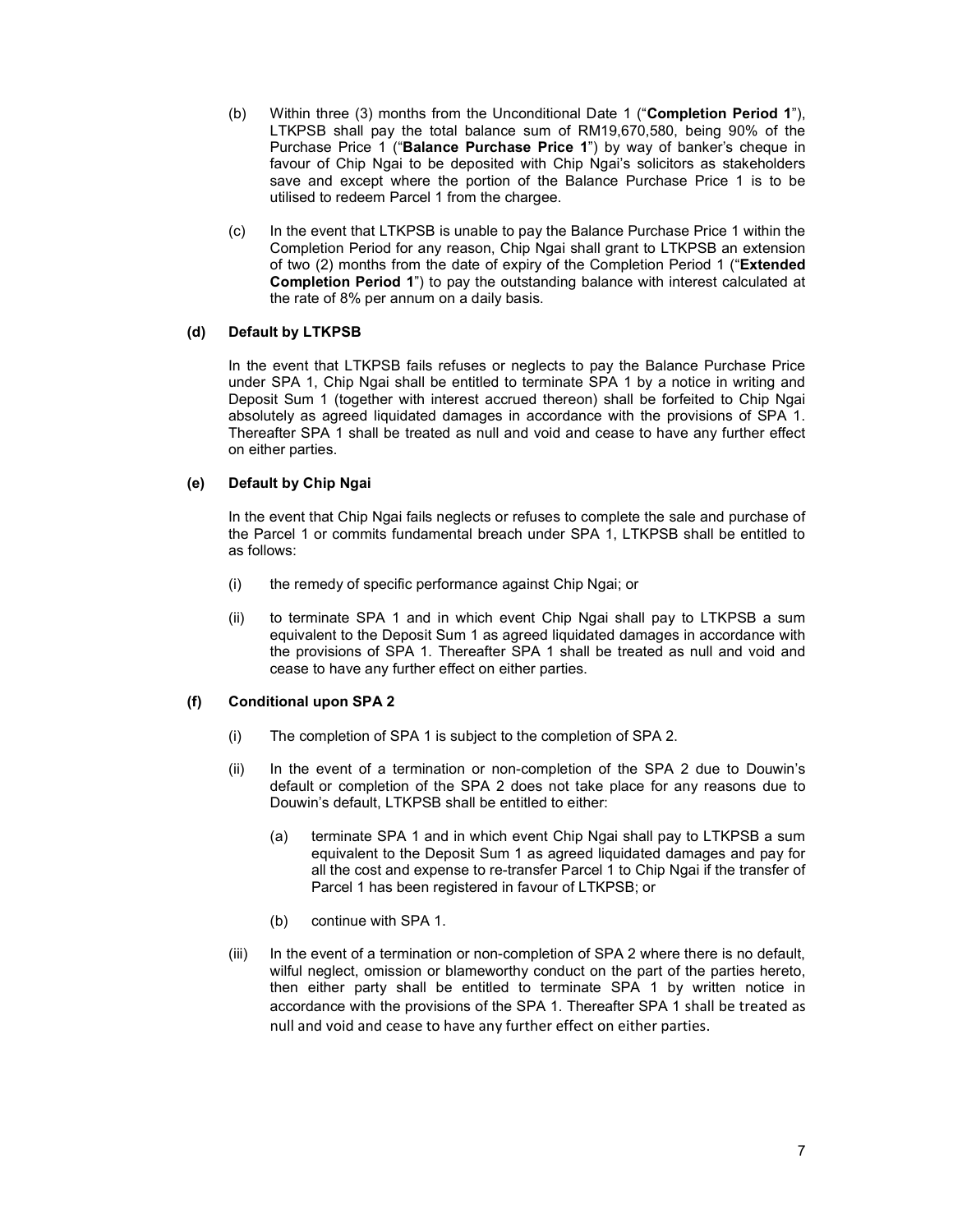### (g) Other salient terms

Upon completion of SPA 1, legal possession of Parcel 1 shall be deemed to be delivered to LTKPSB and LTKPSB shall let the same to Chip Ngai for a tenure up to 36 months for a monthly rental of RM22,000 for Chip Ngai's existing operation and relocation plan.

## 2.6.2 SPA 2

The salient terms of SPA 2 are as follows:

### (a) The SPA

 The sale and purchase of the Parcel 2 is with legal possession and free from all encumbrances but subject to the restrictions in interest (if any) and conditions now or presently expressed or implied on the register document of title at the total purchase price of a sum of RM14,826,300 ("Purchase Price 2").

#### (b) Conditions precedent

- (i) SPA 2 is conditional upon the following conditions being fulfilled within 3 months from its date , or such further period as will be mutually agreed by both parties ("Conditional Period 2"):
	- (a) Douwin having obtained the letter of consent to transfer Parcel 2 in favour of LTKPSB from the relevant State Authority;
	- (b) Douwin obtaining the approvals from the shareholders of CN Asia; and
	- (c) LTKPSB obtaining approvals from the shareholders of LTKM.
- (ii) SPA 2 shall only become unconditional on the date where all the Conditions Precedent have been fulfilled ("Unconditional Date 2").

### (c) Payment of the purchase price

The Purchase Price 2 shall be paid by LTKPSB in the following manner:

- (a) Upon the execution of SPA 2, LTKPSB shall pay a sum of RM1,482,630, which is 10% of the Purchase Price 2 being a security deposit for LTKPSB's performance of its obligation pursuant to SPA 2 ("Deposit Sum 2") in the following manner:
	- (i) RM444,789, being three per cent (3%) of the Purchase Price 2 for the purpose of the Real Property Gains Tax chargeable in respect of Parcel 1 in accordance with Section 21B of the Real Property Gains Tax Act 1976 to LTKPSB's Solicitors ("Retention Sum"); and
	- (ii) RM1,037,841 being seven per cent (7%) of the Purchase Price 2 to Douwin's solicitors as stakeholders to be released (together with the interest accrued thereon) to Douwin upon the Unconditional Date 2,

the Deposit Sum shall in the event of the completion of the sale and purchase herein form part payment towards the Purchase Price 2.

(b) Within three (3) months from the Unconditional Date 2 ("Completion Period 2"), LTKPSB shall pay the total balance sum of RM13,343,670, being 90% of the Purchase Price 2 ("Balance Purchase Price 2") by way of banker's cheque in favour of Douwin to be deposited with Douwin's solicitors as stakeholders save and except where the portion of the Balance Purchase Price 2 is to be utilised to redeem Parcel 2 from the chargee.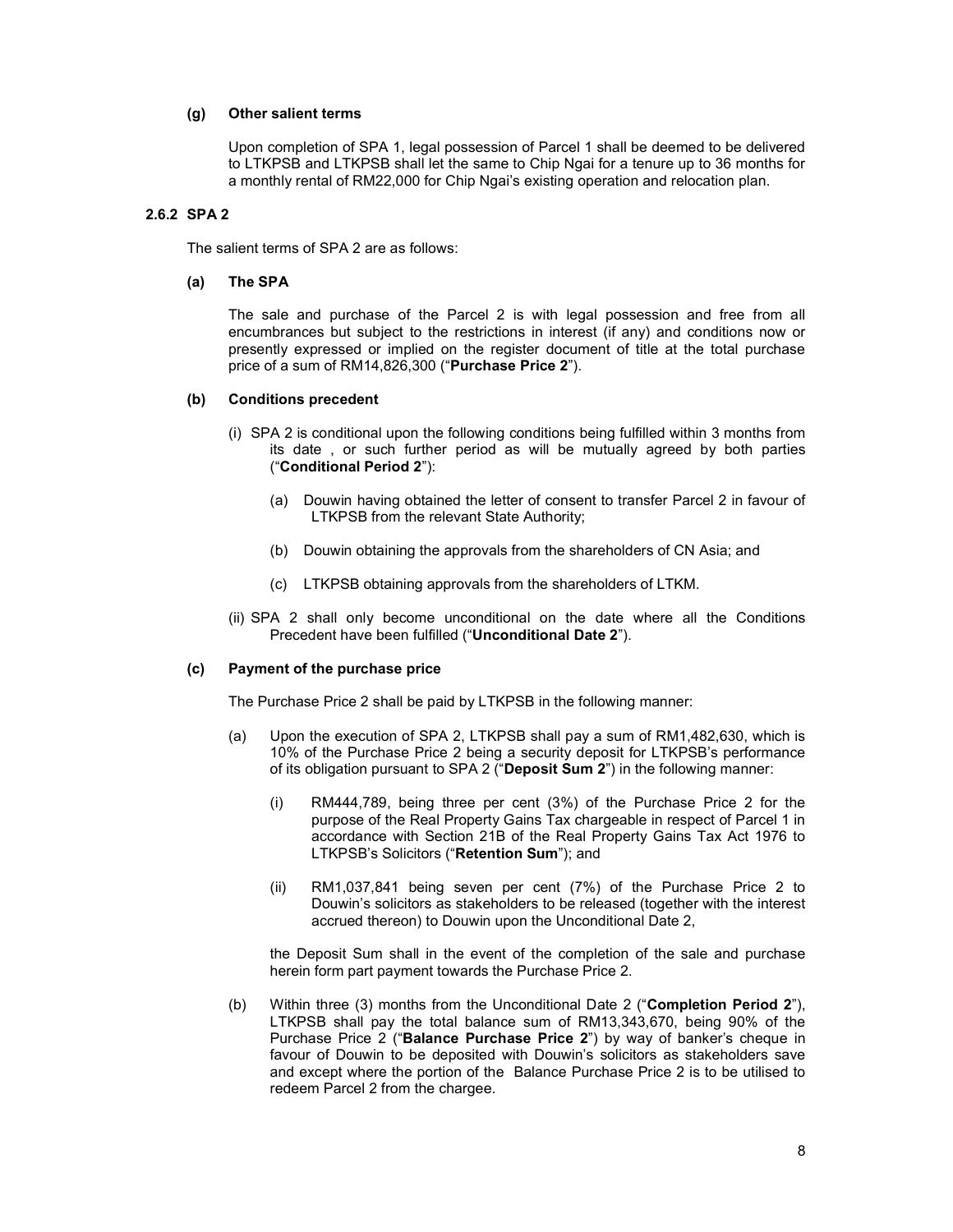(c) In the event that LTKPSB is unable to pay the Balance Purchase Price 2 within the Completion Period for any reason, shall grant to LTKPSB an extension of two (2) months from the date of expiry of the Completion Period ("Extended Completion Period") to pay the outstanding balance with interest calculated at the rate of 8% per annum on a daily basis.

### (d) Default by LTKPSB

 In the event that LTKPSB fails refuses or neglects to pay the Balance Purchase Price under SPA 2, Douwin shall be entitled to terminate the SPA 2 by a notice in writing and the Deposit Sum 2 (together with interest accrued thereon) shall be forfeited to Douwin absolutely as agreed liquidated damages in accordance with the provisions of the SPA 2. Thereafter SPA 2 shall be treated as null and void and cease to have any further effect on either parties.

### (e) Default by Douwin

 In the event that Douwin fails neglects or refuses to complete the sale and purchase of the Parcel 2 or commits fundamental breach under in SPA 2, LTKPSB shall be entitled to as follows:

- (i) the remedy of specific performance against Douwin; or
- (ii) to terminate SPA 2 and in which event Douwin shall pay to LTKPSB a sum equivalent to the Deposit Sum 2 as agreed liquidated damages in accordance with the provisions of the SPA 2. Thereafter SPA 2 shall be treated as null and void and cease to have any further effect on either parties.

# (f) Conditional upon SPA 1

- (i) The completion of SPA 2 is subject to the completion of SPA 1
- (ii) In the event of a termination of SPA 1 for any reasons due to Chip Ngai's default or completion of the SPA 1 does not take place for any reasons due to Chip Ngai's default, LTKPSB shall be entitled to either:
	- (a) terminate SPA 2 and in which event Douwin shall pay to LTKPSB a sum equivalent to the Deposit Sum 2 as agreed liquidated damages and pay for all the cost and expense to re-transfer Parcel 2 to Douwin if the transfer of Parcel 2 has been registered in favour of LTKPSB; or
	- (b) continue with SPA 2.
- (iii) In the event of a termination or non-completion of SPA 1 where there is no default, wilful neglect, omission or blameworthy conduct on the part of the parties hereto, then either party shall be entitled to terminate SPA 2 by written notice in accordance with the provisions of the SPA 2. Thereafter SPA 2 shall be treated as null and void and cease to have any further effect on either parties.

### (g) Other salient terms

Upon completion of SPA 2, legal possession of Parcel 2 shall be deemed to be delivered to LTKPSB and LTKPSB shall let the same to Douwin for a tenure up to 36 months for a monthly rental of RM8,000 for Douwin's existing operation and relocation plan.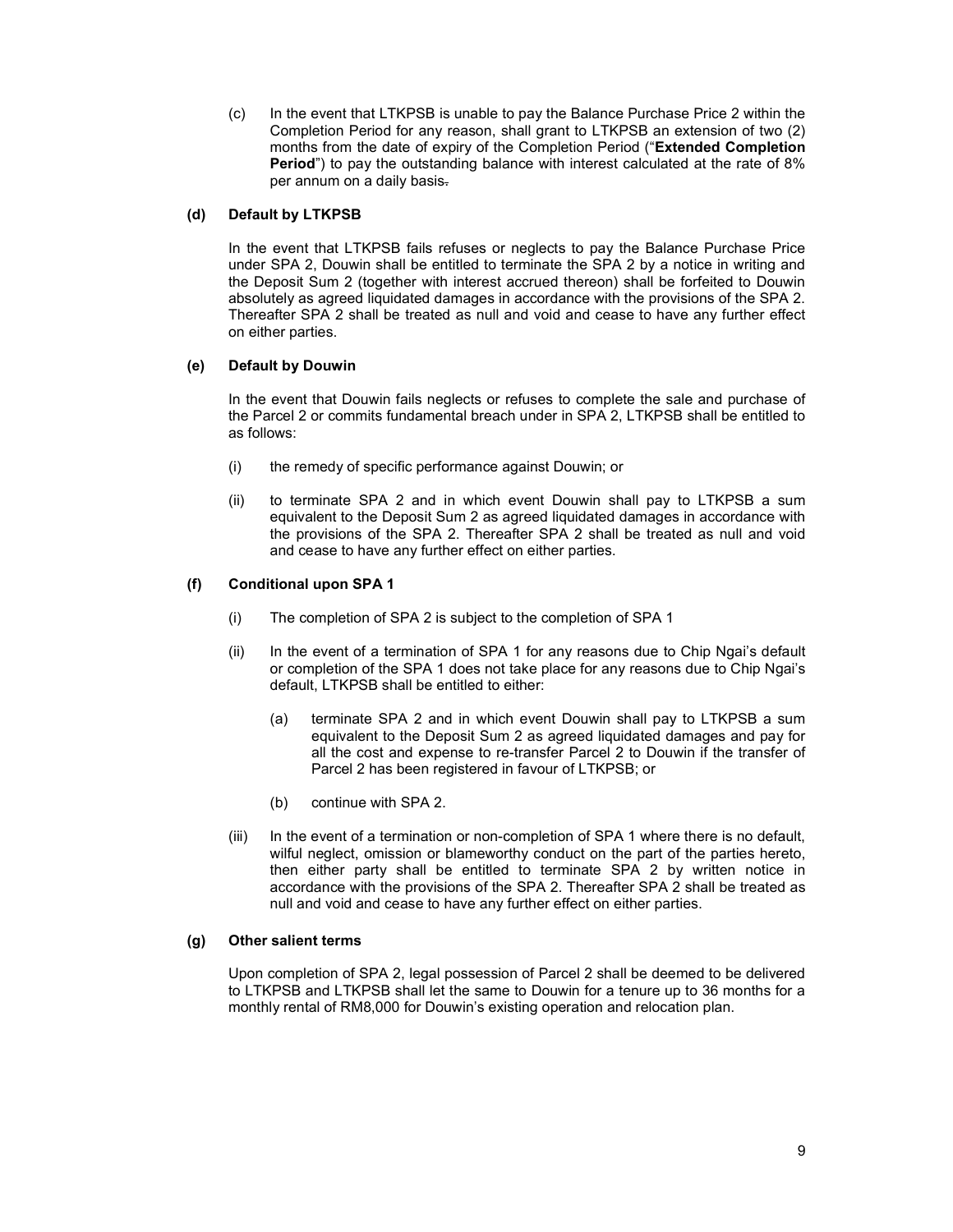### 2.6.3 SPA 3

The salient terms of SPA 3 are as follows:

### (a) The SPA

The sale and purchase of the Parcel 3 is with vacant possession and free from all encumbrances but subject to the restrictions in interest (if any) and conditions now or presently expressed or implied on the register document of title at the total purchase price of a sum of RM10,759,700 ("Purchase Price 3").

#### (b) Conditions precedent

- (i) SPA 3 is conditional upon the following conditions being fulfilled within 3 months from its date, or such further period as will be mutually agreed by both parties ("Conditional Period 3"):
	- (a) Crystal Bond having obtained the letter of consent to transfer Parcel 3 in favour of LTKDSB from the relevant State Authority; and
	- (b) LTKDSB obtaining approvals from the shareholders of LTKM.
- (ii) SPA 3 shall only become unconditional upon on the date where all the Conditions Precedent have been fulfilled. ("Unconditional Date 3").

### (c) Payment of the purchase price

The Purchase Price 3 shall be paid by LTKDSB in the following manner:

- (a) Upon the execution of SPA 3, LTKDSB shall pay a sum of RM1,075,970, which is 10% of the Purchase Price 3 being a security deposit for LTKDSB's performance of its obligation pursuant to SPA 3 ("Deposit Sum 3") in the following manner:
	- (i) RM322,791, being three per cent (3%) of the Purchase Price 3 for the purpose of the Real Property Gains Tax chargeable in respect of Parcel 1 in accordance with Section 21B of the Real Property Gains Tax Act 1976 to LTKDSB's Solicitors ("Retention Sum"); and
	- (ii) RM753,179, being seven per cent (7%) of the Purchase Price 3 to Crystal Bond's solicitors as stakeholders to be released (together with the interest accrued thereon) to Crystal Bond upon the Unconditional Date 3,

the Deposit Sum shall in the event of the completion of the sale and purchase herein form part payment towards the Purchase Price 3.

- (b) Within three (3) months from the Unconditional Date 3 ("Completion Period 3"), LTKDSB shall pay the total balance sum of RM9,683,730, being 90% of the Purchase Price 3 ("Balance Purchase Price 3") by way of banker's cheque in favour of Crystal Bond to be deposited with Crystal Bond's solicitors as stakeholders.
- (c) In the event that LTKDSB is unable to pay the Balance Purchase Price 3 within the Completion Period for any reason, shall grant to LTKDSB an extension of two (2) months from the date of expiry of the Completion Period ("Extended Completion Period") to pay outstanding balance with interest calculated at the rate of 8% per annum on a daily basis.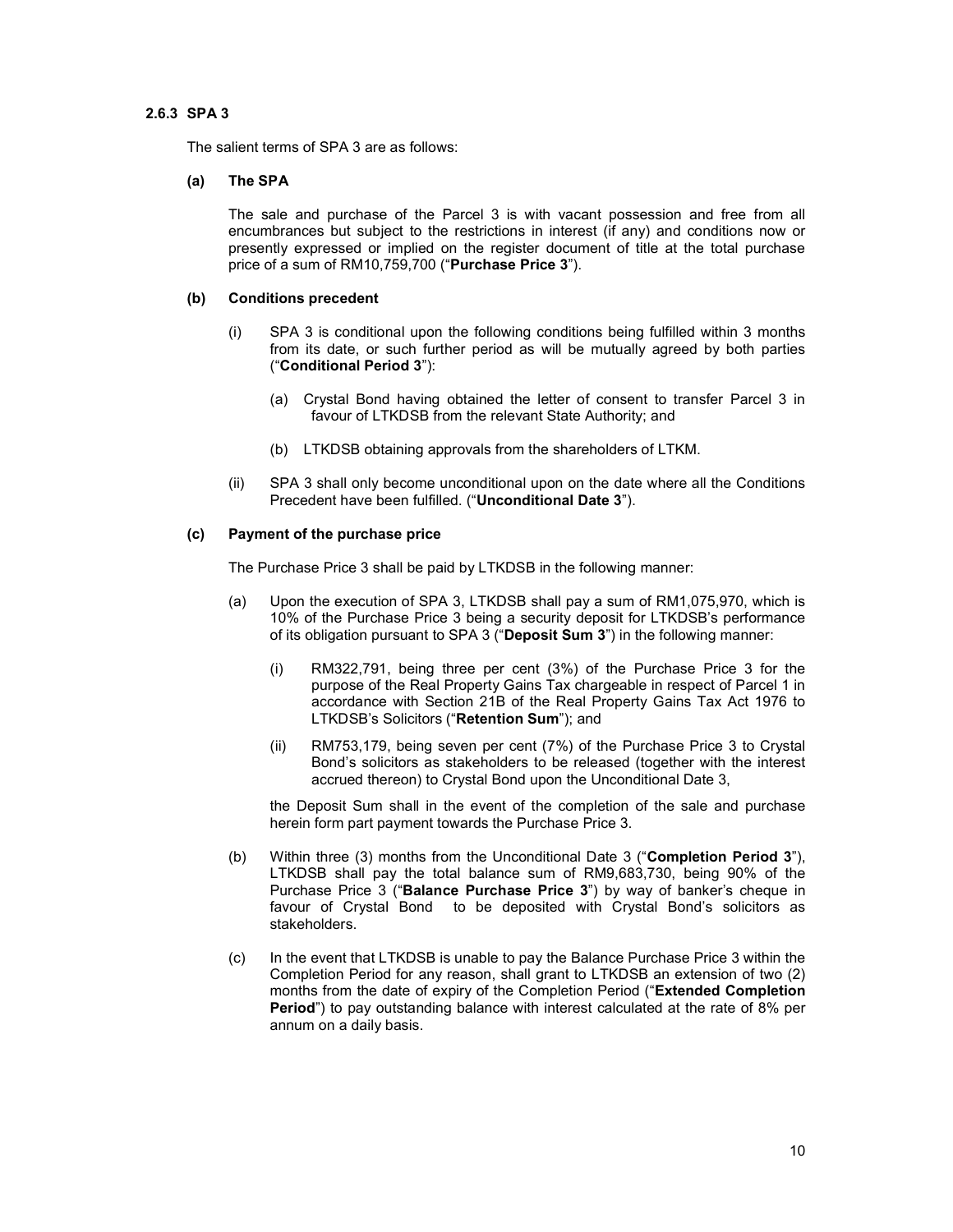### (d) Default by LTKDSB

In the event that LTKDSB fails refuses or neglects to pay the Balance Purchase Price under SPA 3, Crystal Bond shall be entitled to terminate the SPA 3 by a notice in writing and the Deposit Sum 3 (together with interest accrued thereon) shall be forfeited to Crystal Bond absolutely as agreed liquidated damages in accordance with the provisions of the SPA 3. Thereafter SPA 3 shall be treated as null and void and cease to have any further effect on either parties.

### (e) Default of Crystal Bond

In the event that Crystal Bond fails neglects or refuses to complete the sale and purchase of the Parcel 3 or commits fundamental breach in SPA 3, LTKDSB shall be entitled to as follows:

- (i) the remedy of specific performance against Crystal Bond; or
- (ii) to terminate SPA 3 and in which event Crystal Bond shall pay to LTKDSB a sum equivalent to the Deposit Sum 3 as agreed liquidated damages in accordance with the provisions of the SPA 3. Thereafter SPA 3 shall be treated as null and void and cease to have any further effect on either parties.

# (f) Conditional upon SPA 4

- (i) The completion of SPA 3 is subject to the completion of SPA 4.
- (ii) In the event of a termination of SPA 4 for any reasons due to Marvellous Production's default or completion of the SPA 4 does not take place for any reasons due to Marvellous Production's default, LTKDSB shall be entitled to either:
	- (a) terminate SPA 3 and in which event Crystal Bond shall pay to LTKDSB a sum equivalent to the Deposit Sum 4 as agreed liquidated damages and pay for all the cost and expense to re-transfer Parcel 3 to Crystal Bond if the transfer of Parcel 3 has been registered in favour of LTKDSB; or
	- (b) continue with SPA 3.
- (iii) In the event of a termination or non-completion of SPA 4 where there is no default, wilful neglect, omission or blameworthy conduct on the part of the parties hereto, then either party shall be entitled to terminate SPA 3 by written notice in accordance with the provisions of the SPA 3. Thereafter SPA 3 shall be treated as null and void and cease to have any further effect on either parties.

# 2.6.4 SPA 4

The salient terms of SPA 4 are as follows:

### (a) The SPA

The sale and purchase of the Parcel 4 is with vacant possession and free from all encumbrances but subject to the restrictions in interest (if any) and conditions now or presently expressed or implied on the register document of title at the total purchase price of a sum of RM10,960,900.00 ("Purchase Price 4").

### (b) Conditions precedent

(i) SPA 4 is conditional upon the following conditions being fulfilled within 3 months from its date, or such further period as will be mutually agreed by both parties ("Conditional Period 4"):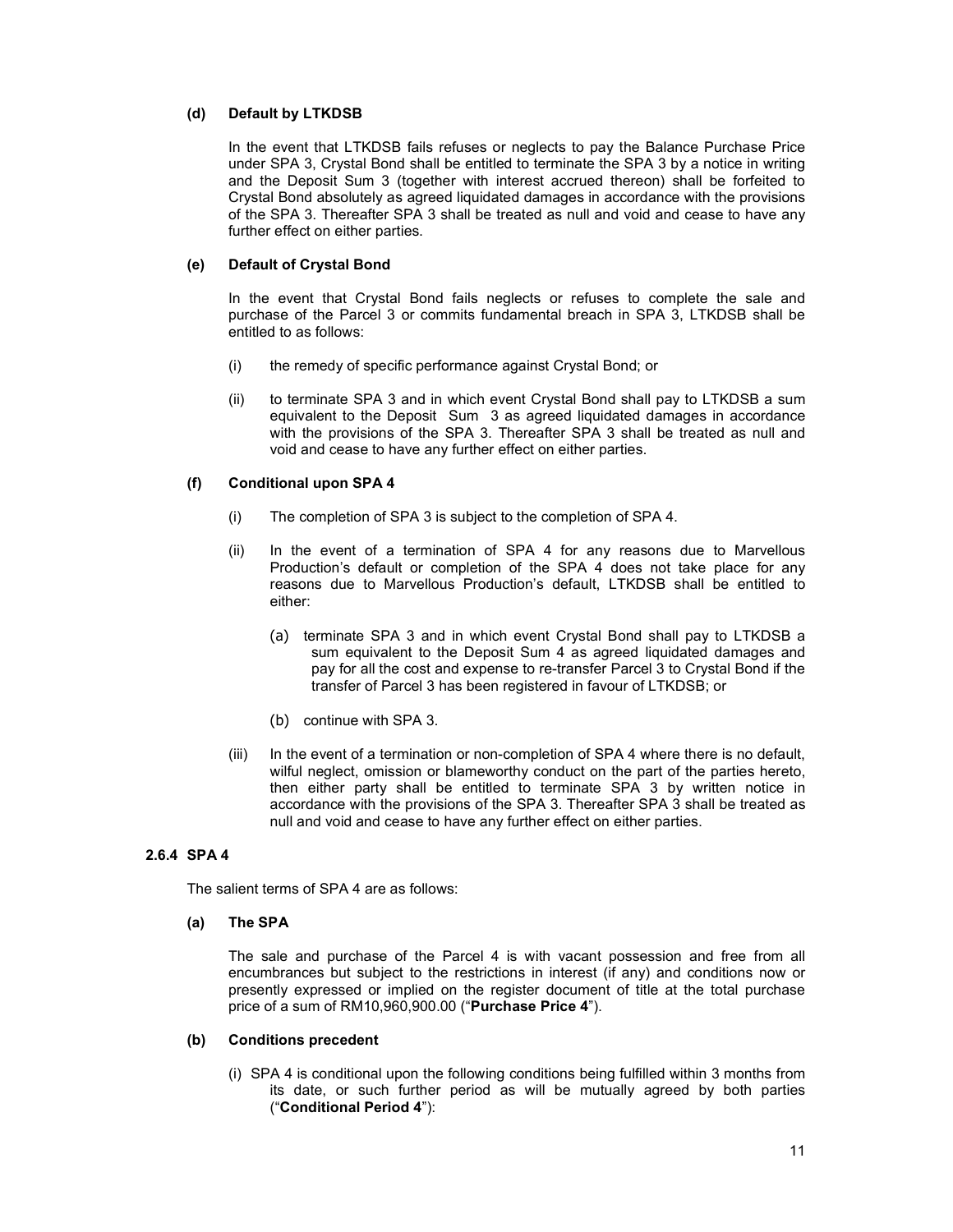- (a) Marvellous Production having obtained the letter of consent to transfer Parcel 4 in favour of LTKDSB from the relevant State Authority; and
- (b) LTKDSB obtaining approval from the shareholders of LTKM.
- (ii) SPA 4 shall only become unconditional on the date where all the Conditions Precedent have been fulfilled ("Unconditional Date 4").

### (c) Payment of the purchase price

The Purchase Price 4 shall be paid by LTKDSB in the following manner:

- (a) Upon the execution of SPA 4, LTKDSB shall pay a sum of RM1,096,090, which is 10% of the Purchase Price 4 being a security deposit for LTKDSB's performance of its obligation pursuant to SPA 4 ("Deposit Sum 4") in the following manner:
	- (i) RM328,827, being three per cent (3%) of the Purchase Price 4 for the purpose of the Real Property Gains Tax chargeable in respect of Parcel 1 in accordance with Section 21B of the Real Property Gains Tax Act 1976 to LTKDSB's Solicitors ("Retention Sum"); and
	- (ii) RM767,263 being seven per cent (7%) of the Purchase Price 4 to Marvellous Production's solicitors as stakeholders to be released (together with the interest accrued thereon) to Marvellous Production upon the Unconditional Date 4,

the Deposit Sum shall in the event of the completion of the sale and purchase herein form part payment towards the Purchase Price 4.

- (b) Within three (3) months from the Unconditional Date 4 ("Completion Period 4"), LTKDSB shall pay the total balance sum of RM9,864,810, being 90% of the Purchase Price 4 ("Balance Purchase Price 4") by way of banker's cheque in favour of Marvellous Production to be deposited with Marvellous Production's solicitors as stakeholders save and except where the portion of the Balance Purchase Price 4 is to be utilised to redeem Parcel 4 from the chargee.
- (c) In the event that LTKDSB is unable to pay the Balance Purchase Price 4 within the Completion Period for any reason, shall grant to LTKDSB an extension of two (2) months from the date of expiry of the Completion Period ("Extended Completion Period") to pay the outstanding balance with interest calculated at the rate of 8% per annum on a daily basis.

#### (d) Default by LTKDSB

In the event that LTKDSB fails refuses or neglects to pay the Balance Purchase Price under SPA 4, Marvellous Production shall be entitled to terminate the SPA 4 by a notice in writing and the Deposit Sum 4 (together with interest accrued thereon) shall be forfeited to Marvellous Production absolutely as agreed liquidated damages in accordance with the provisions of the SPA 4. Thereafter SPA 4 shall be treated as null and void and cease to have any further effect on either parties.

#### (e) Default by Marvellous Production

In the event that Marvellous fails neglects or refuses to complete the sale and purchase of the Parcel 4 or commits fundamental breach under SPA 4, LTKDSB shall be entitled to as follows:

(i) the remedy of specific performance against Marvellous Production ; or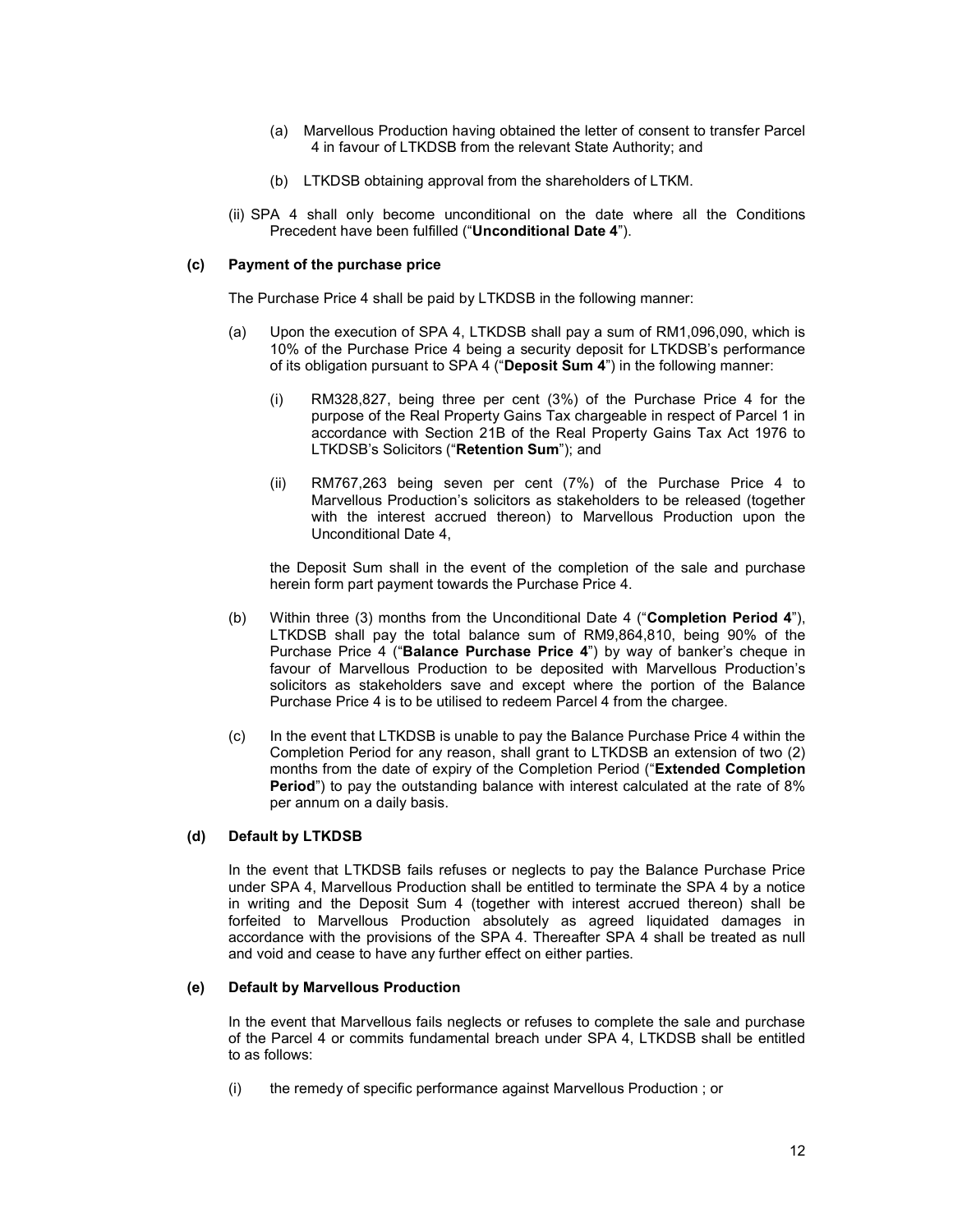(ii) to terminate SPA 4 and in which event Marvellous Production shall pay to LTKDSB a sum equivalent to the Deposit Sum 4 as agreed liquidated damages in accordance with the provisions of the SPA 4. Thereafter SPA 4 shall be treated as null and void and cease to have any further effect on either parties.

# (f) Conditional upon SPA 3

- (i) The completion of SPA 4 is subject to the completion SPA 3.
- (ii) In the event of a termination of SPA 3 for any reasons due to Crystal Bond's default or completion of the SPA 3 does not take place for any reasons due to Crystal Bond's default, LTKDSB shall be entitled to either:
	- (a) terminate SPA 4 and in which event Crystal Bond shall pay to LTKDSB a sum equivalent to the Deposit Sum as agreed liquidated damages and pay for all the cost and expense to re-transfer Parcel 4 to Crystal Bond if the transfer of Parcel 4 has been registered in favour of LTKDSB; or
	- (b) continue with SPA 4.
- (iii) In the event of a termination or non-completion of SPA 3 where there is no default, wilful neglect, omission or blameworthy conduct on the part of the parties hereto, then either party shall be entitled to terminate SPA 4 by written notice in accordance with the provisions of the SPA 4. Thereafter SPA 4 shall be treated as null and void and cease to have any further effect on either parties.

# 2.7 Liabilities to be assumed and estimated financial commitments pursuant to the Proposed Acquisitions

LTKM Group will not assume any additional liabilities (including contingent liabilities and guarantees (if any) under the Proposed Acquisitions.

# 3. RATIONALE FOR THE PROPOSED ACQUISITIONS

The Property is situated in a very strategic location in the Balakong township. The Property not only has easy and immediate access and links to nearby vicinities but it is also a close proximity to major shopping mall, 5-star hotels, corporate offices, medical centre, and international school. Coupled with well-planned transportation infrastructure and amenities, the surrounding exhibits growth and supply of residences such as The Heritage Residence, BluWater Luxury Link Villas, and the latest Senja superb residences.

While the Property benefits from more than 300 metres wide frontage, the combined four adjoining parcels of lands give an approximate aggregate 6.4 acres of area for development potentials in the future. Potential development may include medium to high range residential and commercial buildings.

As part of the continual search for investment opportunities, the Board identified the Property as prime and an ideal acquisition and accumulation of strategic land bank that ultimately enhances its shareholders' values.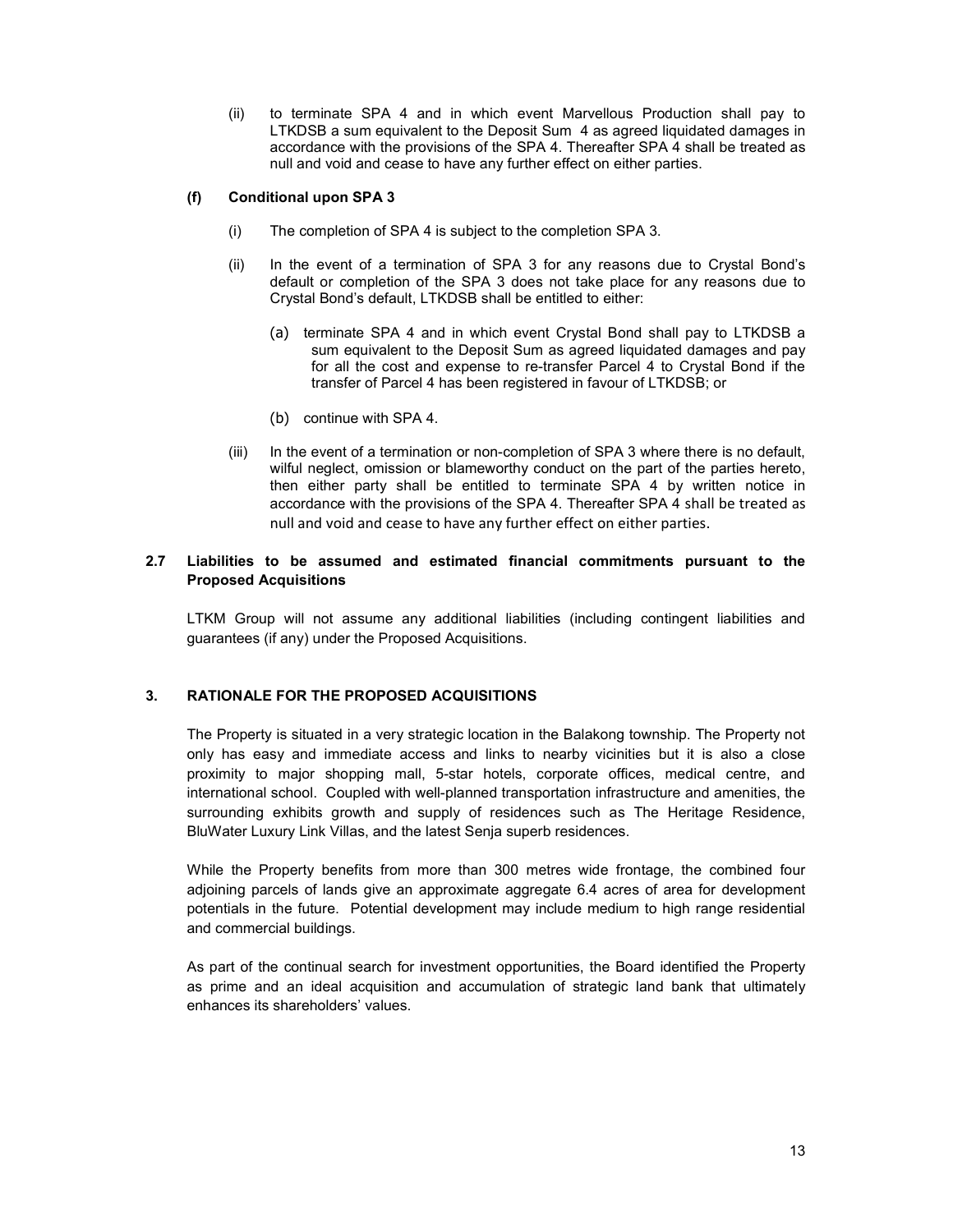### 4. OVERVIEW AND PROSPECTS

### 4.1 Malaysia economy

In the first quarter of 2016, the global economy expanded moderately against a backdrop of high financial market volatility. The advanced economies continued to register modest improvements, as the pace of growth remained constrained by crisis-related legacies, including high indebtedness and labour market slack. In Asia, economic activity expanded at a more moderate pace due in part to the weakness in exports. Amid these developments, several economies adopted more stimulus to support growth.

The Malaysian economy expanded by 4.2% in the first quarter of 2016 (4Q 2015: 4.5%). The slight moderation in growth mainly reflected external shocks to the economy and cautious spending by the private sector. On the supply side, growth continued to be driven by the major economic sectors. On a quarter-on quarter seasonally-adjusted basis, the economy recorded a growth of 1.0% (4Q 2015: 1.2%).

(Source: Economic and Financial Developments in the Malaysian Economy in the First Quarter of 2016, Bank Negara Malaysia ("BNM"))

The Malaysian economy grew by 5.0% in 2015 (2014: 6.0%), supported by the continued expansion of domestic demand (2015: 5.1%, 2014: 5.9%). Domestic demand was primarily driven by the private sector. Modest improvements in external demand in the second half of the year also provided additional impetus to economic growth.

Private consumption continued to expand, albeit at a more moderate pace as households adjusted their spending to the higher cost of living arising from the implementation of Goods and Services Tax (GST), adjustments in administrative prices, and the depreciation in the ringgit. Nevertheless, households received some support from the higher cash transfers under the Bantuan Rakyat 1Malaysia (BR1M) scheme, the reduction in individual income tax rates for the 2015 assessment year and savings derived from lower domestic fuel prices during the year. Household spending was also supported by continued income growth and stable labour market conditions. Public consumption recorded a sustained growth of 4.3% in 2015 (2014: 4.4%), reflecting the continued efforts by the Government to provide support to growth, while remaining committed to the steady reduction in the fiscal deficit.

(Source: Annual Report 2015, BNM)

### 4.2 Prospect of the property market in Malaysia

### Property Market Activity

Market volume recorded at 362,105 transactions worth RM149.9 billion in 2015, down by a marginal 5.7% in volume and 8.0% in value against 2014. Residential sub-sector continued to lead the overall market, with 65.2% contribution in volume and 49.0% in value. The sub-sector recorded a slight downturn by 4.6% in volume and correspondingly down in value by 10.5%. The commercial, industrial, agriculture and development land sub-sectors were also on moderating path, down by 10.6%, 13.0%, 7.5% and 2.4% respectively.

#### Residential Property

There were 235,967 transactions worth RM73.47 billion recorded in the review period, declined by 4.6% in volume and 10.5% in value. Performance by states was generally on a low tone. Major states namely Johor and Pulau Pinang recorded mark declines in market activity, down by 20.4% and 16.9% respectively whilst Kuala Lumpur and Selangor recorded moderate declines of 8.3% and 5.1% respectively.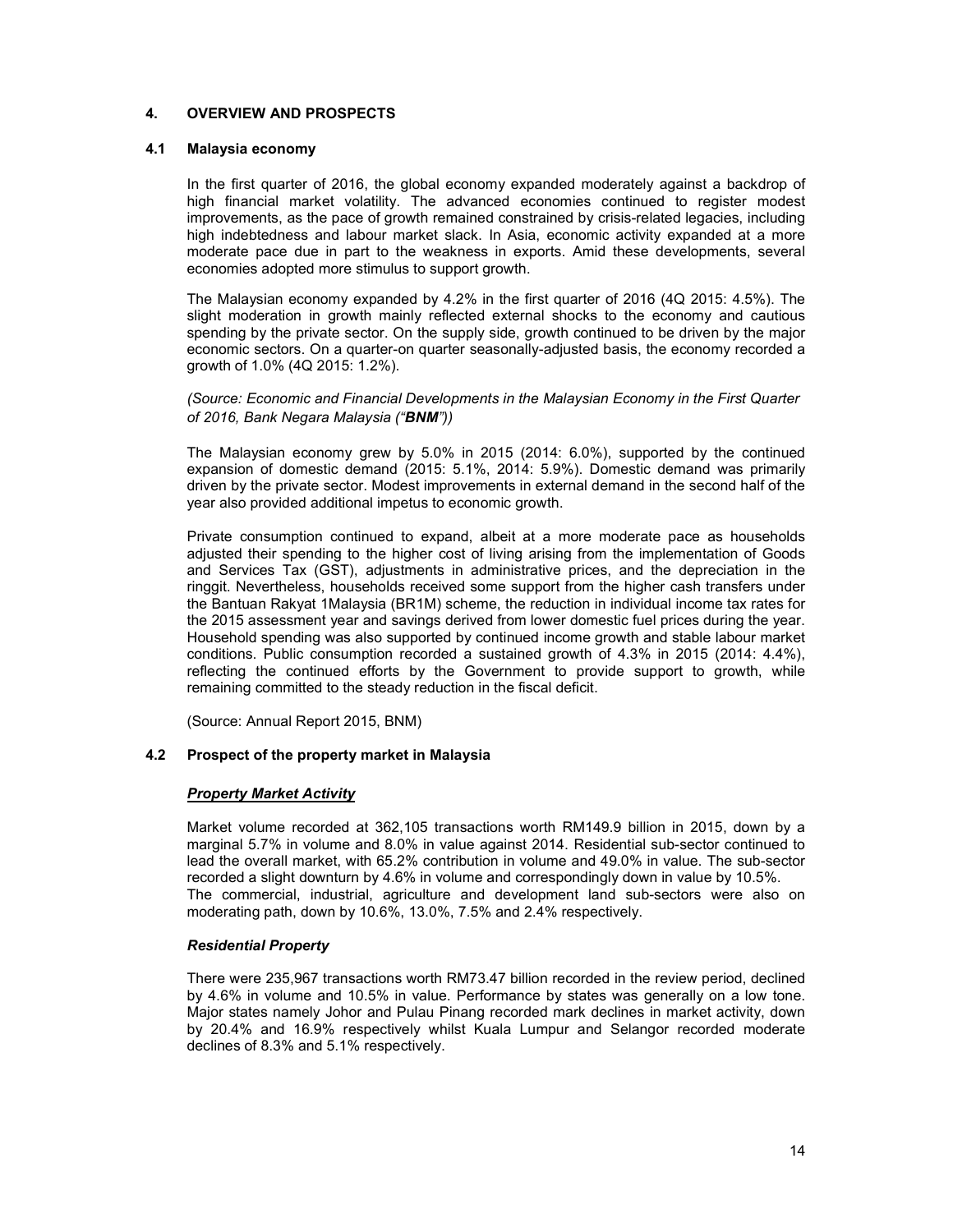In line with market softening and bleak households' sentiment, the primary market reacted accordingly as the number of new launches reduced to 70,273 units, down by 19.2% against 2014 (86,997 units). Most states particularly the major ones namely Johor and Pulau Pinang saw substantial declines in their new launches, each down by 42.8% (9,428 units) and 47.5% (2,348 units). The overall sales performance for the country hovered at 41.4% (29,089 units sold), lower than 45.4% (39,491 units sold) performance in 2014.

The residential overhang situation took a downturn as more units were recorded. There were 11,316 overhang units worth RM5.9 billion, up by 16.3% in volume and 56.0% in value. Johor which held 21.9% of the national overhang, saw its overhang increased to 2,483 units, up by 8.5% due to higher unsold in terrace and service apartment types. On similar trend, the unsold under construction recorded an increase of 28.6% to 68,760 units due to large numbers of unsold condominium and service apartment units. The fewer number of new launches partly helped contain the unsold not constructed, down by 20.5% to 10,704 units.

#### Commercial Property

There were 31,776 transactions worth RM26.4 billion recorded, down by 10.6% in volume and 17.1% in value. Major states recorded lacklustre performance with Johor recording the highest decrease of 21.9%, followed by WPKL at 15.0%, Selangor at 11.1% and Pulau Pinang at 10.7%. In terms of transactions value, only Pulau Pinang held strong with an increase of 19.0% despite fallen market activity whilst the other major states succumbed to double-digit declines.

#### 2016 Outlook

The economic and financial environment, both local and global, will be even more challenging in 2016. This has led to the recalibration of 2016 Annual Budget in order to ensure that our country remain firm to brave the forthcoming uncertainties.

#### Residential Property Sub-sector

The residential sub-sector is expected to experience further softening in 2016 in view of the various internal and external uncertainties foreseeable in the coming year.

Issues on affordable housing and affordability of home purchasers will continue to top the national agenda. The measure announced in budget recalibration, that states all new housing projects priced up to RM300,000 be limited to first-time house buyers.

## Commercial Property Sub-Sector

The commercial sub-sector is expected to be equally or more challenging in comparison to residential sub-sector.

The retail sector is likely to moderate as cautious sentiment on consumers' spending lingers at the onset of increasing costs of living. The performance of hypermarkets looks more positive due to nature of goods sold in these premises i.e. necessity goods.

The performance of office market is expected to plateau. Downward pressure on rental may be felt by buildings, particularly those with tenants that are related to oil and gas industry. At the same time, the ample office space supply should send some cautionary signals to the authority before approving new developments.

The leisure sub-sector is expected to remain positive. The allocation of RM1.2 billion to the Ministry of Tourism and Culture to implement programmes and events to achieve the targeted tourist at 30.5 million in 2016 may help support the sub-sector i.e. hotel industry.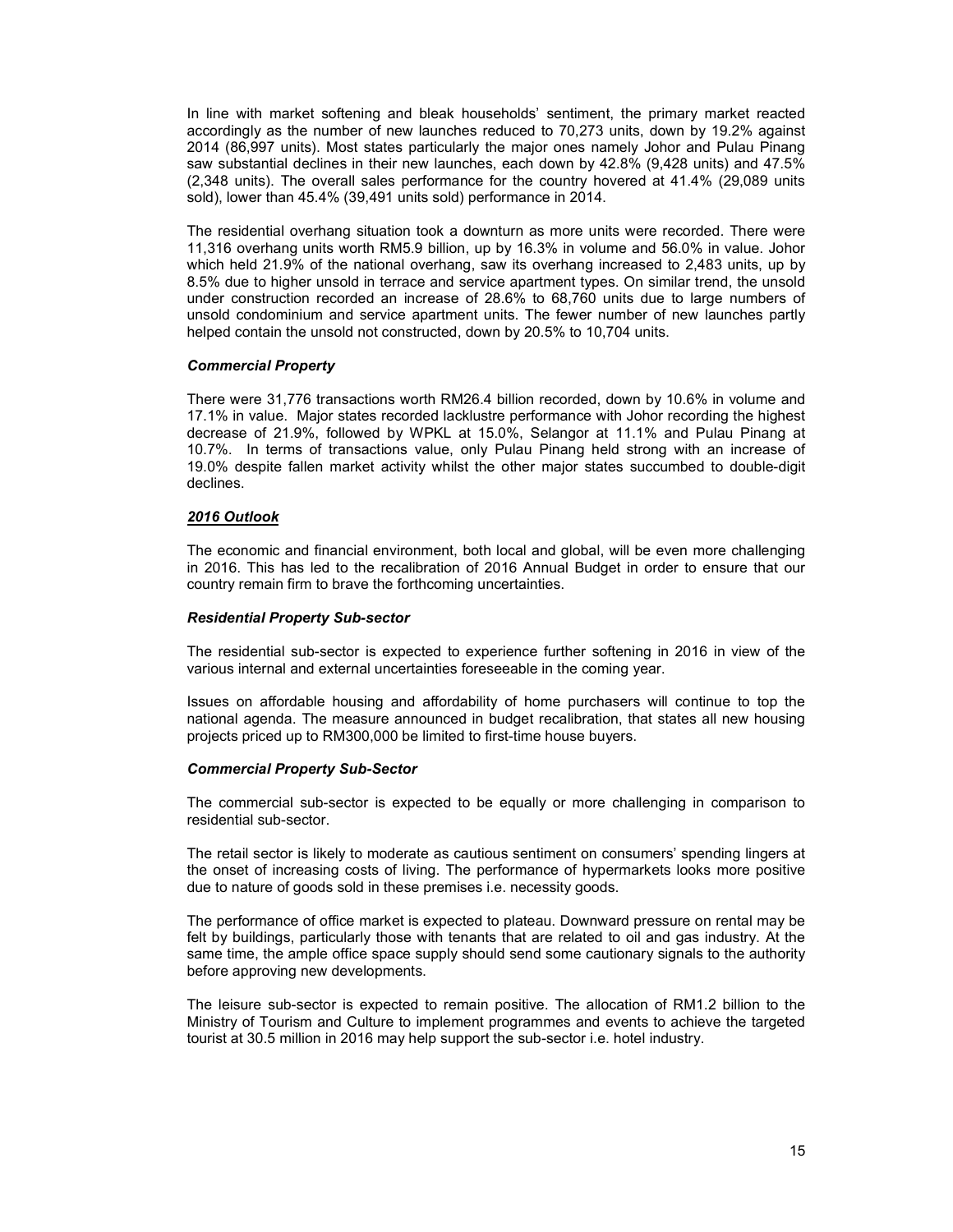### **Conclusion**

Property sector will be able to endure this challenging period with adjustments and corrections expected from both the demand and supply side. Although property sector may see moderation in market activity, the slowdown would still be manageable.

Several infrastructure projects i.e. public transport networks are game-changers that would help boost values in areas where the networks run. These are:

| <b>Public Transport Network</b>                   | Completion / Commencement       |
|---------------------------------------------------|---------------------------------|
| LRT line Ampang - Putra Height                    | Completion March 2016           |
| LRT line Kelana Jaya - Putra Height               | Completion Mid-2016             |
| MRT Sq Buloh - Semantan                           | Completion December 2016        |
| MRT II from Sg Buloh - Serdang - Putrajaya        | Commence 2016 / Completion 2022 |
| LRT 3 linking Bandar Utama to Shah Alam and Klang | Commence 2016 / Completion 2020 |
| High-Speed Rail                                   | In negotiation                  |
| Pan-Borneo                                        | Completion 2021                 |

(Source: Press Release, Malaysian Property Market 2015, National Property Information Centre (NAPIC), Valuation & Property Services Department (JPPH), Ministry of Finance Malaysia)

# 4.3 Prospects of the Property and Risk Factors

 LTKM Group is of the view that the Property is located in a prime area and the LTKM Group envisages that the prospects for the Proposed Acquisitions is positive in the long term. The LTKM Group is not aware of any risk factors arising from the Proposed Acquisitions other than the normal market risks and the economic outlook of Malaysia.

# 5. FINANCIAL EFFECTS OF THE PROPOSED ACQUISITIONS

### 5.1 Share capital

The Proposed Acquisitions will not have any effect on the issued and paid-up share capital of the Company.

### 5.2 Earnings and Earnings per share ("EPS")

The Proposed Acquisitions are not expected to have any immediate material impact on the consolidated earnings and EPS of the LTKM Group for the financial year ending 31 December 2017 given the expected completion date of the Proposed Acquisitions

### 5.3 Substantial shareholders' shareholdings

The Proposed Acquisitions will not have any effect on the substantial shareholders' shareholdings in LTKM.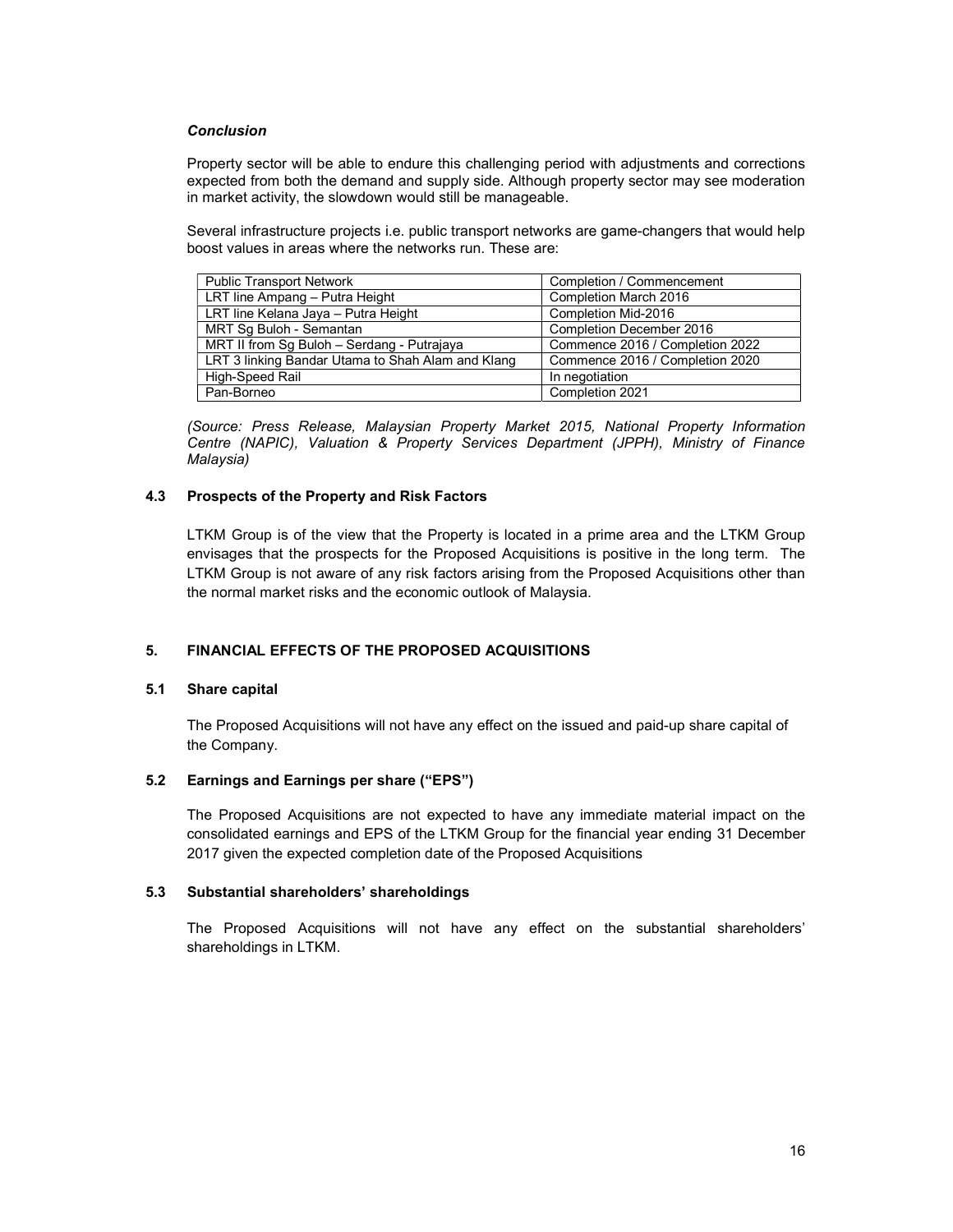### 5.4 Net assets ("NA") and gearing

The pro forma effects of the Proposed Acquisitions on the NA and gearing of LTKM Group, based on the latest audited consolidated statement of financial position of LTKM Group as at 31 March 2015 and the assumption that the Proposed Acquisitions was effected on 31 March 2015 is set out below:

|                                                                                                                                                              |                                                          |                                                                                                  | $\mathbf{I}$                                                                                | Ш                                                                           |
|--------------------------------------------------------------------------------------------------------------------------------------------------------------|----------------------------------------------------------|--------------------------------------------------------------------------------------------------|---------------------------------------------------------------------------------------------|-----------------------------------------------------------------------------|
|                                                                                                                                                              | <b>Audited as at</b><br>31 March 2015<br><b>RM'000</b>   | After proposed<br>acquisition of<br><b>Jalan Puchong</b><br>land <sup>(1)</sup><br><b>RM'000</b> | After I and<br>proposed<br>disposal of<br>Kapar<br>Property <sup>(2)</sup><br><b>RM'000</b> | After II and the<br><b>Proposed</b><br><b>Acquisitions</b><br><b>RM'000</b> |
| Share capital<br>Share premium<br>Asset revaluation reserve<br>Available-for-sale reserve<br>Retained profits<br>NA attributable to ordinary<br>shareholders | 43,368<br>2,467<br>36,163<br>5,803<br>133,578<br>221,379 | 43,368<br>2,467<br>36,163<br>5,803<br>133,578<br>221,379                                         | 43,368<br>2,467<br>36,163<br>5,803<br>132,811<br>220,612                                    | 43,368<br>2,467<br>36,163<br>5,803<br>132,811<br>220,612                    |
| Number of shares in issue<br>(000)<br>Par value (RM)<br>NA per ordinary share (RM)                                                                           | 130,104<br>0.50<br>1.70                                  | 130,104<br>0.50<br>1.70                                                                          | 130,104<br>0.50<br>1.70                                                                     | 130,104<br>0.50<br>1.70                                                     |
| Cash and bank balances<br>(RM'000)<br>Total borrowings (RM'000)<br>Gearing                                                                                   | 37,645<br>15,445<br>0.07                                 | 25,670<br>31,907<br>0.14                                                                         | 50,903<br>31,907<br>0.14                                                                    | $22,042^{(a)(b)}$<br>$66,949^{(a)}$<br>0.30                                 |

#### Notes:-

- (1) Proposed acquisition of a parcel of freehold land held under GM62 Lot 1402, Jalan Puchong of Mukim Petaling, Kuala Lumpur measuring 7,841 square metres by LTK (Melaka) Sdn Bhd, a wholly-owned subsidiary of LTKM for a purchase consideration of RM27,436,700 as announced on 21 January 2016. The proforma effect has been prepared based on 60% of the consideration being funded by bank borrowings and an associated cost of RM1.0 million included therein.
- (2) Proposed disposal by Lumi Jaya Sdn. Bhd., a wholly-owned subsidiary of LTKM, of a property situated at Mukim of Kapar, District of Klang and State of Selangor Darul Ehsan to Yetta Steel Industries Sdn. Bhd. for a consideration of RM26,000,000 as announced on 5 February 2016.
- (a) The Total Consideration is expected to be funded by both internally-generated funds and/or bank borrowings, the breakdown of which has yet to be determined at this juncture. For illustration purpose only, the pro forma effect above has been prepared assuming the Total Consideration is 60% funded by bank borrowings.
- (b) The estimated expenses for the Proposed Acquisitions is RM5.50 million, which include GST, professional fees, memorandum of transfer fees, application and registration fees to the authorities, as well as other incidental and miscellaneous expenses in relation to the Proposed Acquisition.
- (c) Computed based on total borrowings divided by total NA attributable to ordinary shareholders.

#### 5.5 Convertible securities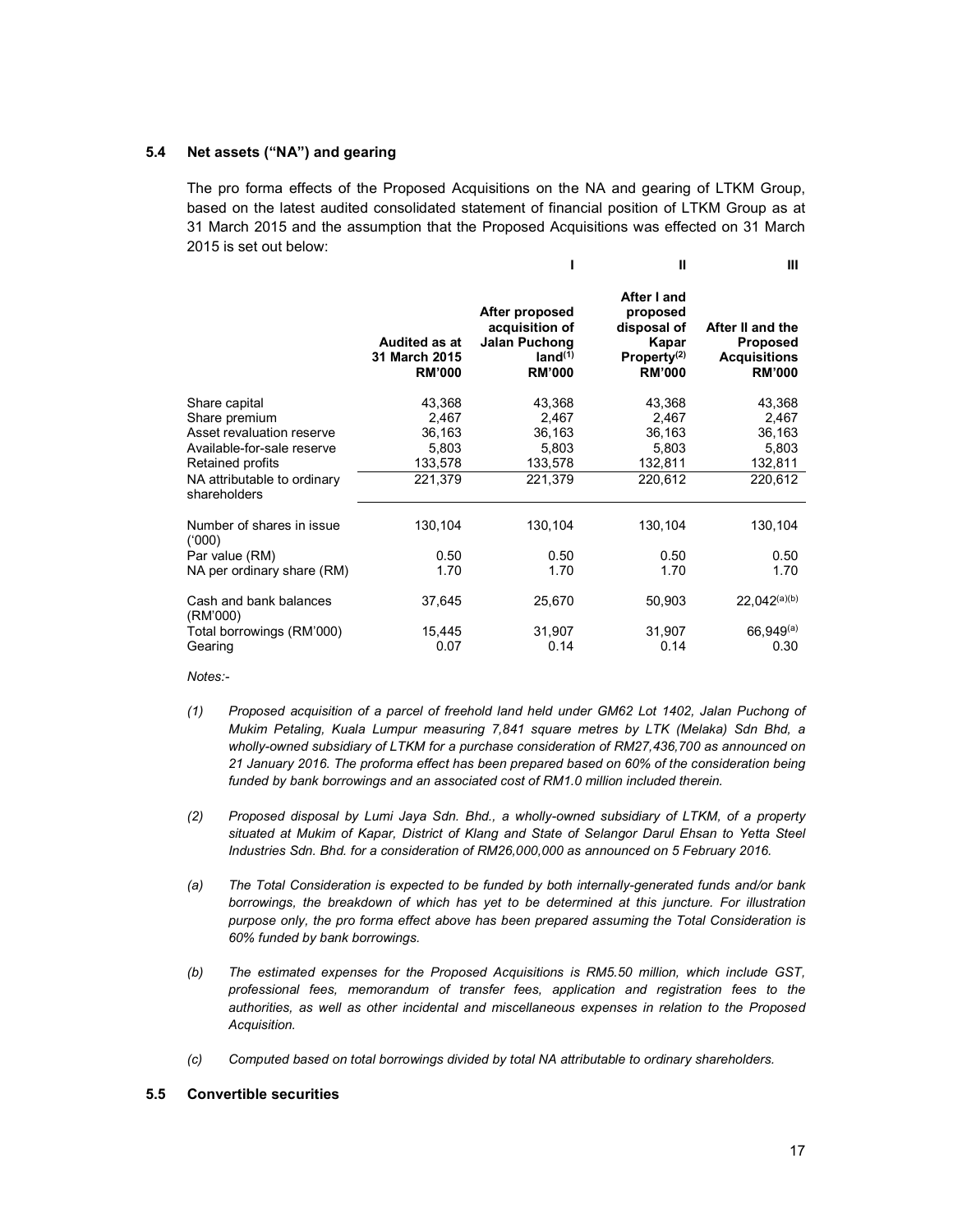As at the date of this announcement, LTKM does not have any convertible securities in issue.

### 5.6 Dividends

Any potential effect of the Proposed Acquisitions on the dividends to be declared for the future financial years will be dependent on the dividend rate to be determined after taking into consideration the financial performance of the LTKM Group.

### 6. APPROVALS REQUIRED

The Proposed Acquisitions are subject to the approvals being obtained from the following:

- (i) shareholders at an EGM of the Company to be convened for the Proposed Acquisitions;
- (ii) Selangor State Land authority for the transfer of titles of Property pursuant to the Proposed Acquisitions; and
- (iii) any other relevant authorities, if required.

### 7. INTER-CONDITIONALITY

The proposed acquisitions of Parcel 1 and Parcel 2 are inter-conditional. The proposed acquisitions of Parcel 3 and Parcel 4 are inter-conditional.

The Proposed Acquisitions, collectively, are not conditional or inter-conditional upon other corporate proposal undertaken or to be undertaken by LTKM, if any.

### 8. DIRECTORS' AND MAJOR SHAREHOLDERS' INTERESTS

None of the Directors and major shareholders of the Company as well as persons connected with them have any interest, direct and/or indirect, in the Proposed Acquisitions.

# 9. PERCENTAGE RATIOS

The highest percentage ratio for the Proposed Acquisitions pursuant to paragraph 10.02(g) of the MMLR, based on the latest audited consolidated financial statements of LTKM Group for the financial year ended 31 March 2015, is 26.39%, being the Total Consideration compared with the NA of the LTKM Group.

### 10. STATEMENT BY THE BOARD

The Board having considered all aspects of the Proposed Acquisitions including the terms and conditions of the SPAs, the market value of the Property as appraised by the Valuer, the rationale for the Proposed Acquisitions, prospects of the Property and the effects of the Proposed Acquisitions on the LTKM Group, is of the opinion that the Proposed Acquisitions are in the best interest of the LTKM Group.

## 11. ADVISER

SCA has been appointed to act as the Adviser to the Company for the Proposed Acquisitions.